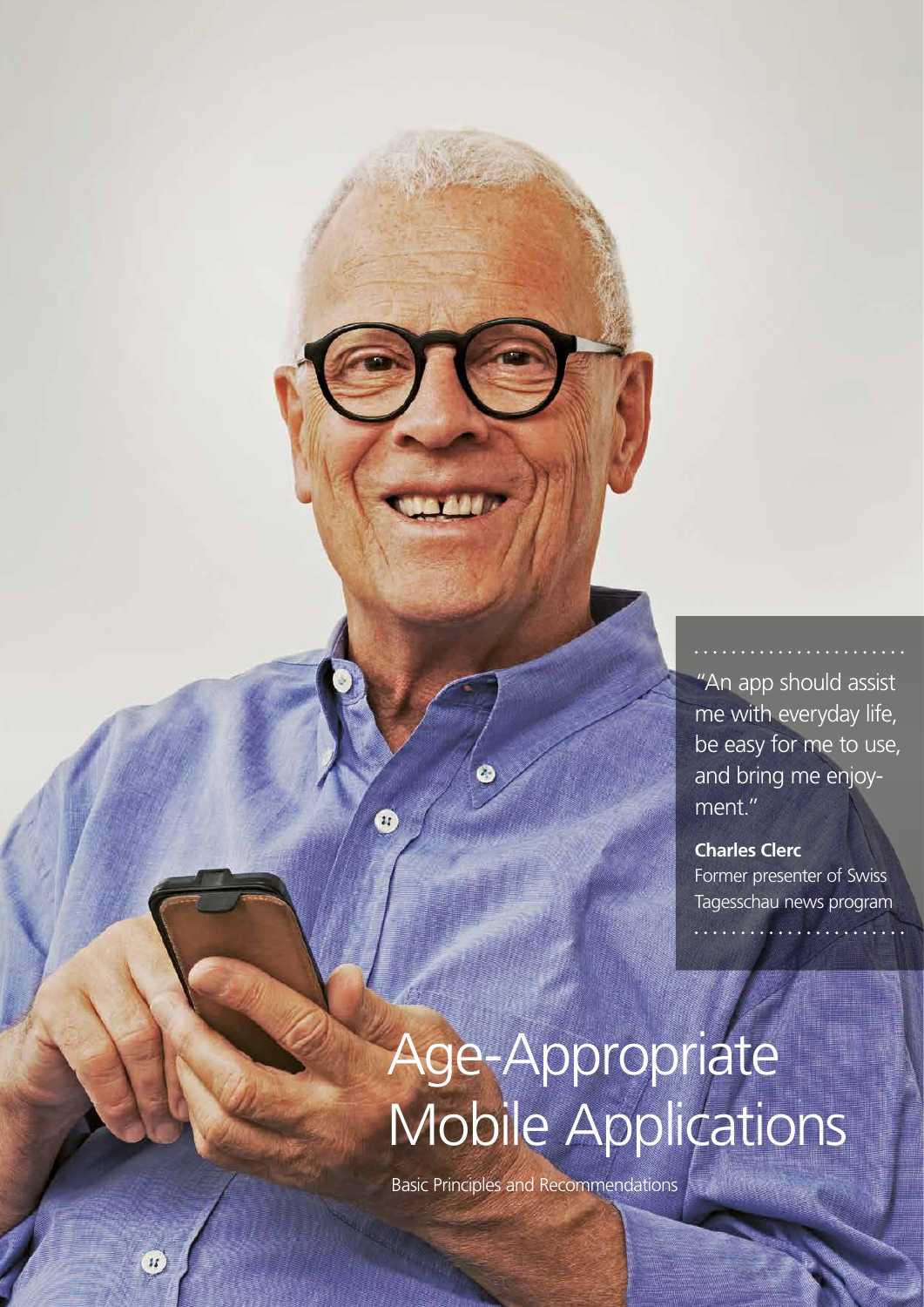# **Content**

| <b>Preface</b>                                | з |
|-----------------------------------------------|---|
| <b>Background</b>                             | Δ |
| <b>Characteristics of Mobile Applications</b> | 5 |

### **Usage of Mobile Devices – 7 Age-Specific Characteristics and Difficulties**

| Ten Areas for Age-Appropriate Design |                                       | 11 |
|--------------------------------------|---------------------------------------|----|
|                                      | of Mobile Applications                |    |
|                                      | 1. Forms of Control                   | 12 |
|                                      | 2. Clarity and Layout                 | 14 |
|                                      | 3. User Guidance and Navigation       | 16 |
|                                      | 4 Text and Language                   | 18 |
|                                      | 5. Graphics, Animation and Multimedia | 20 |
| 6                                    | Links                                 | 22 |
|                                      | 7. Searching, Filtering and Sorting   | 24 |
|                                      | 8. Consistency and Robustness         | 26 |
| 9.                                   | Support Functions                     | 28 |
|                                      | 10. Registration and Forms            | 30 |

| Summary                                    | 32 |
|--------------------------------------------|----|
| Specific Implementation of Recommendations | 33 |
| Imprint                                    | 35 |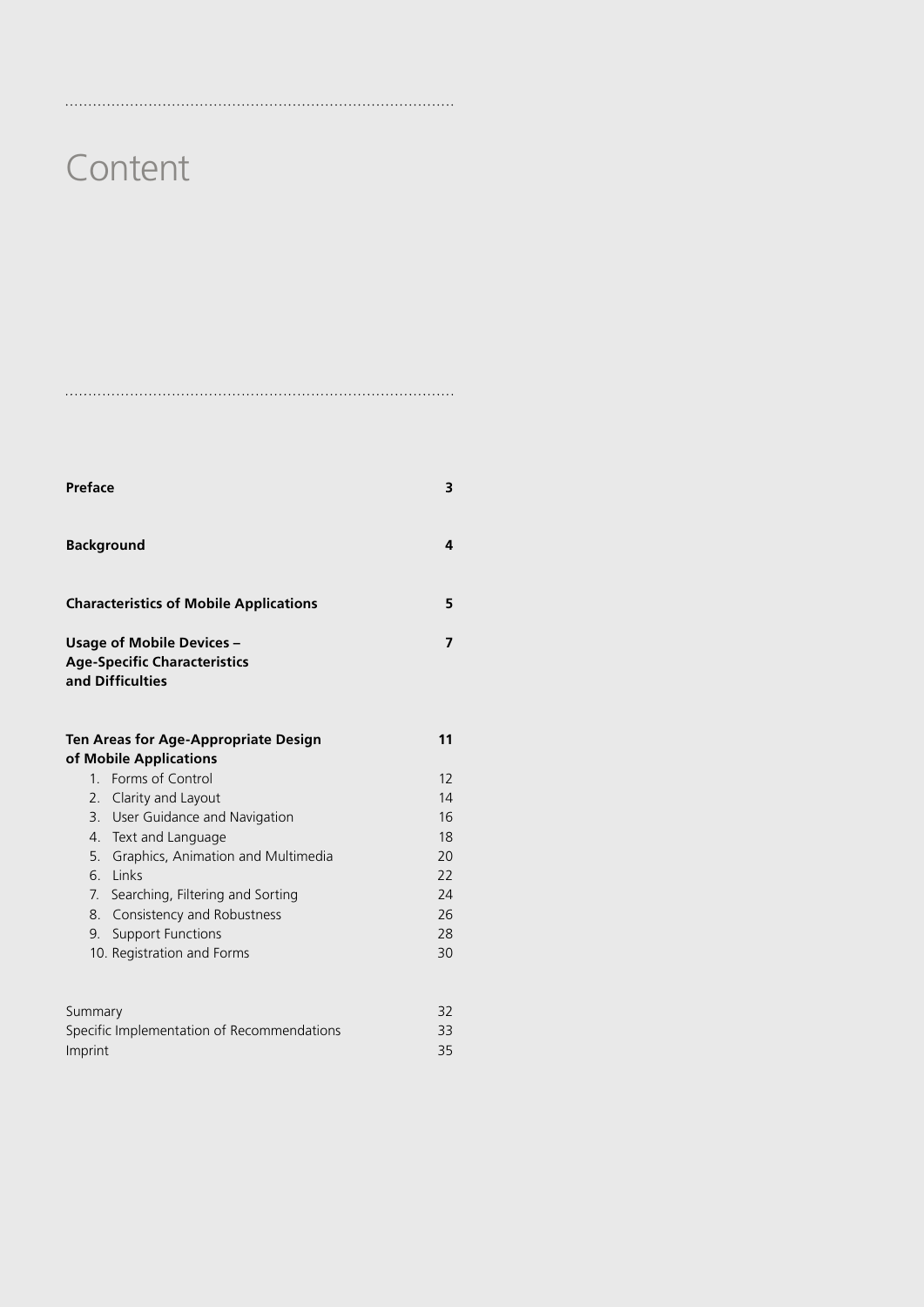# Preface

In today's digital information age, the significance zof mobile internet and the mobile usage of applications (apps) continues to grow. Older generations, too, are increasingly using smartphones or tablet computers. However, accessible use of a mobile application assumes that the particular needs of older people have already been incorporated at an early stage of mobile application development, by both those commissioning the applications and those developing them. Raising awareness of this issue among those involved in the process is therefore extremely important. The recommendations presented in this paper should help to avoid or eliminate unnecessary barriers to usage. The paper entitled "Altersgerechte Webseitengestaltung" ("Age-Appropriate Website Design") (ZHAW [Zürcher Hochschule für Angewandte Wissenschaften – Zurich University of Applied Sciences] 2013 1 ) has already started to raise awareness around this subject. The paper also made reference to the increasing mobile usage of the internet and similar recommendations were sought in this regard. This second paper now aims to deliver these recommendations.

This paper is aimed not only at people who commission, design, or develop applications, but at anyone who has an interest in age-appropriate mobile applications. The paper provides an overview and then goes into further detail. It starts by outlining mobile usage of the internet and applications by older people and addresses potential age-related limitations and needs.

The main part of the paper sets out ten areas of age-appropriate application design. Principles that are important to consider when designing applications for this target group have been formulated for each area. Specific checklists with recommendations for implementation have also been provided. The principles apply primarily to those commissioning mobile applications, while the checklists will provide the application development experts with specific information regarding age-appropriate design.

The aim of this paper is to help ensure that, in the day-to-day life experienced by older generations today, it is not only living spaces and outdoor space that are being designed in an increasingly accessible way, but also virtual spaces and mobile applications.

Zurich, im May 2016 Alireza Darvishy Carl August Zehnder

<sup>1</sup> Available at: www.ageweb.ch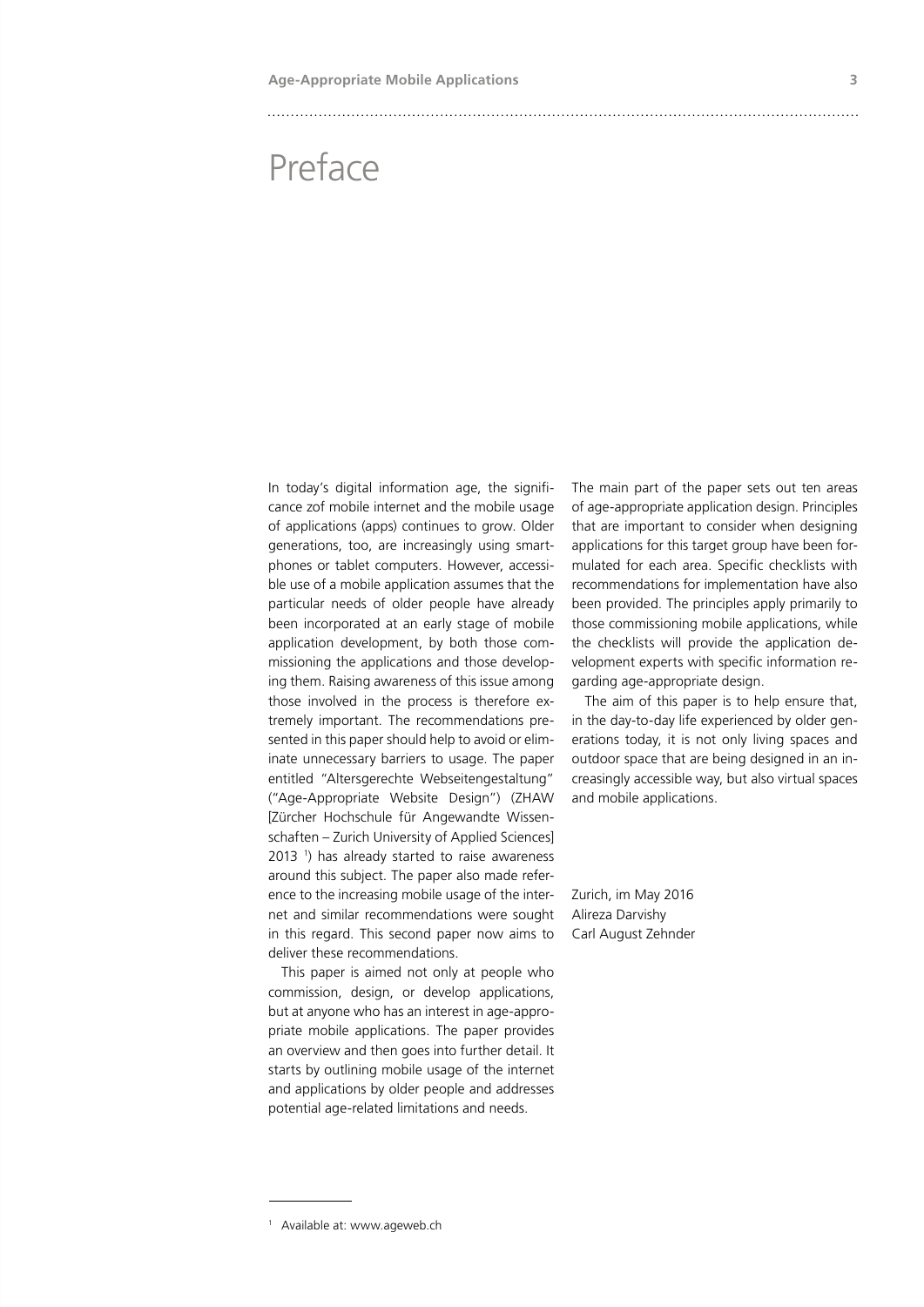# Background

**Nowadays, electronic devices play a part in almost every area of our day-to-day life, whether it be the alarm clock waking us up in the morning, our mobile phone connecting us to our nearest and dearest, or the computer that we use to surf the internet. Younger people today with their computers and smartphones live in a digitalized environment. However, it is a different story when it comes to older people who have not grown up with this technology and so have less contact with it. Often, they lack the necessary technical expertise or they see no benefit in using the new devices and therefore avoid them.**

A recent study<sup>2</sup> collected data about the use of technology and media by people aged 65 and above. This involved surveying 1,037 people across the whole of Switzerland. The results of the study show that 36% of these people are very interested in new technology, but 41% slightly or fully agreed with the statement: "I find it difficult to use modern technical devices." 58% of the people surveyed, however, could not imagine their lives without these technical devices.

The older generation of today has not grown up with computers, let alone with smartphones or tablets. We use the term "computer" in the following to refer to PCs and laptops. We use the term "mobile devices" to cover both smartphones and tablets. Smart watches and other wearables have not been taken into account for the purposes of this paper. In the last few years, the importance of mobile devices has increased significantly. These mobile devices enable us to keep in touch when we are out and about, but we can also use them to surf the internet on

the move, for example. In Switzerland, 38% of people aged 65–79 and 11% of people aged 80 and above already own a smartphone nowadays. 30% of people aged 65–79 and 13% of those surveyed above the age of 80 already own a tablet computer.

Older people who use a mobile device also use it to access the mobile internet – usually every day. While 60% of those people surveyed aged 65 and above already use the internet today, only 34% of them use the mobile internet. Comparing these forms of usage (on a computer or a mobile device) shows that all applications investigated are used more on a computer. Mobile devices are mainly used in a supplementary way. The older people surveyed also tend to use mobile devices to access general applications such as email, to search for information, to retrieve timetables, and for directions. 20% also read newspapers and magazines on their mobile device. Fewer than 3% use applications for buying and selling goods, internet banking, social networks, and internet forums on their mobile device.

On the one hand, the use of mobile devices can be impeded by not having the necessary expertise or support or by having false expectations. On the other hand, the mobile applications often create hurdles themselves by having a design or means of operation that is not very user-friendly.

In order to examine the needs of the 65-plus generation with regard to user-friendly applications more closely, comprehensive literature research was carried out, various experts were consulted, and two focus groups made up of older participants who use a smartphone (average age of 71) were held. The objective of the focus groups was to find out the views of older users and to identify specific barriers encountered when using mobile (native) applications. To do this, specific usability tests for four selected applications were carried out, as well as open discussion phases. The results from the focus groups confirmed the recommendations and findings from the literature research and from the expert consultations. The findings from all of these sources have been incorporated in these ten recommendations.

Seifert, A; Schelling, H. R. (2015) Digitale Senioren (Digital Seniors). Zurich: Pro Senectute Verlag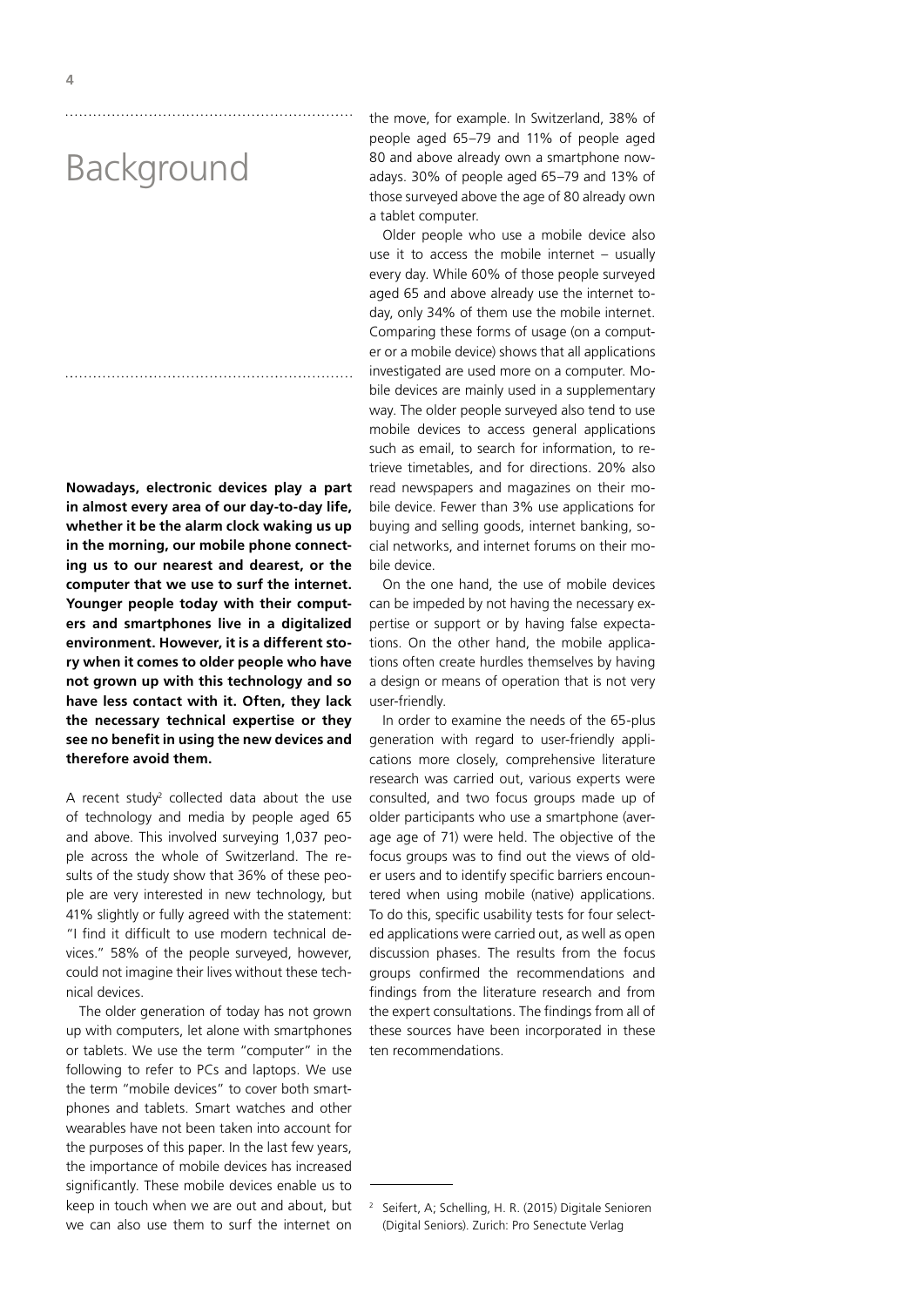# Characteristics of Mobile Applications

**When we talk about mobile applications, we must distinguish between "native" and "non-native" applications. Native apps are applications that have been developed for a specific operating system or a specific platform. Non-native apps are applications that can be used on different devices and are not just compatible with one specific environment. Web applications in particular, which can be viewed and used on various operating systems (e.g. Android, iOS) in a browser, fall into this category.**

This paper focuses on native apps, which from now on we will refer to as "mobile applications." The "Altersgerechte Webseitengestaltung"3 paper covers the guidelines for age-appropriate websites and web applications. Many guidelines for mobile applications are identical or are at least very similar to the guidelines for age-appropriate websites. However, various points are of particular importance for mobile applications. Furthermore, due to the inherent differences between mobile devices and computers, there are entirely new areas to consider.

There are fundamental differences between using and operating applications on mobile devices and using them on computers. We often use mobile applications when we are out and about. The context in which these applications are used (e.g. on the go, on foot, in the car, on public transport, alone, with colleagues, in company) therefore plays a much more important role than with desktop applications. With this in

mind, the design of mobile applications should involve the users consistently right from the outset (user-centered design). This also means that usability tests should be carried out from the outset and as the applications are being developed (e.g. with mock-ups). Where possible, these tests should be carried out with real target group users based on real scenarios and in the real context of usage. When doing this, the entire service should be tested, not just the actual interaction with the application.

Mobile applications are mostly used in order to achieve a particular objective or to complete a particular task (e.g. to search for news, information or a location, to order tickets, etc.). A mobile application should therefore consistently concentrate on this core functionality in order to provide users with optimum support in achieving their objectives, making decisions, and carrying out the relevant actions.

We should also bear in mind that users of mobile applications do not have long to get to grips with an application and are often distracted by events going on around them.

This has various implications for usability factors such as layout, operation, visual design, navigation, and user guidance. The operation of mobile applications is completely different to the operation of websites and applications on a desktop computer. For example, this may involve using a touchscreen, a screen keyboard or voice or gesture recognition instead of a mouse and keyboard. The way in which information is shown is also very different. The screen is considerably smaller (with smartphones), acoustic output is usually hindered because smartphone speakers are less powerful and ambient noise can also make it difficult to hear. However, mobile devices do offer new output options such

<sup>&</sup>lt;sup>3</sup> Darvishy, A. & Seifert, A. (ZHAW 2013): "Altersgerechte Webseitengestaltung" (Age-Appropriate Website Design); http://ageweb.ch/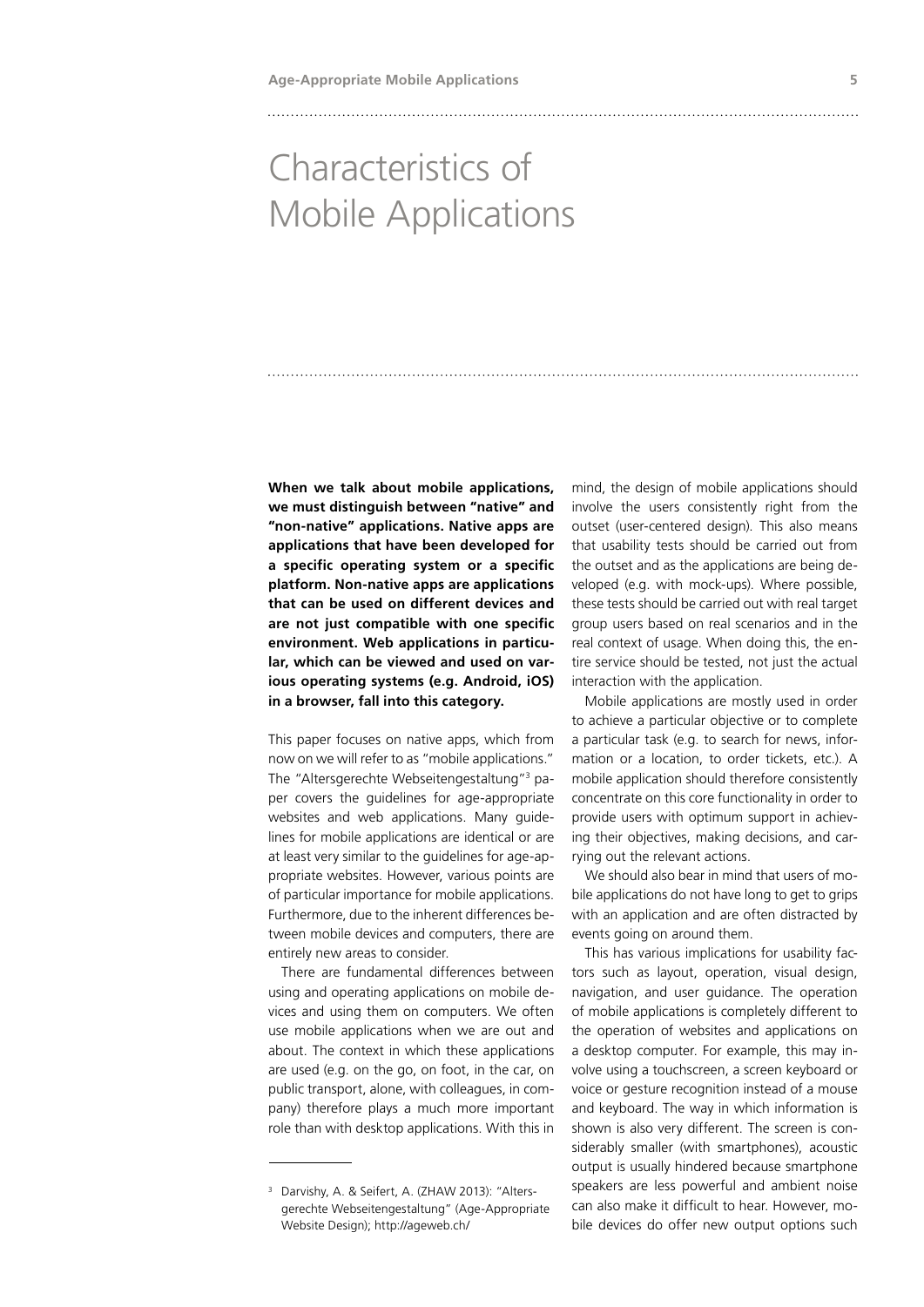Characteristics of Mobile Applications

 $\rightarrow$ 

**6**

as vibration and enhanced visual feedback (e.g. flashing when an email is received).

In addition to the aspects mentioned above, security is a particularly important factor for older people when using mobile applications. In several respects, older people like to feel secure when using an application. Of particular importance here are the issues of privacy and data protection.

Furthermore, there are huge differences between the different operating systems that are available nowadays, which can also make them difficult for older people to use, e.g. if they are changing to a new mobile device that uses a different operating system with which they are not yet familiar.

It is also important to bear in mind that mobile applications are usually part of a mobile service. It is therefore important to align the service as a whole – not just the mobile application – with the needs of older people. In particular, this also includes how the application is downloaded, installed, and updated. Although these service design aspects are just as important when it comes to usage as the mobile application itself, we are not able to go into more detail on this subject within the scope of this paper.

Finally, it must be noted that all common operating systems for mobile devices, such as Android, iOS, and Windows, provide application developers with many different standards, guidelines, and style guides, etc. An important principle for user-friendliness is ensuring adherence to these guidelines and style guides. This has the key advantage that users will get used to certain interaction patterns across different applications and will therefore be able to find their way around new applications much more quickly because they look similar and operate in a similar way.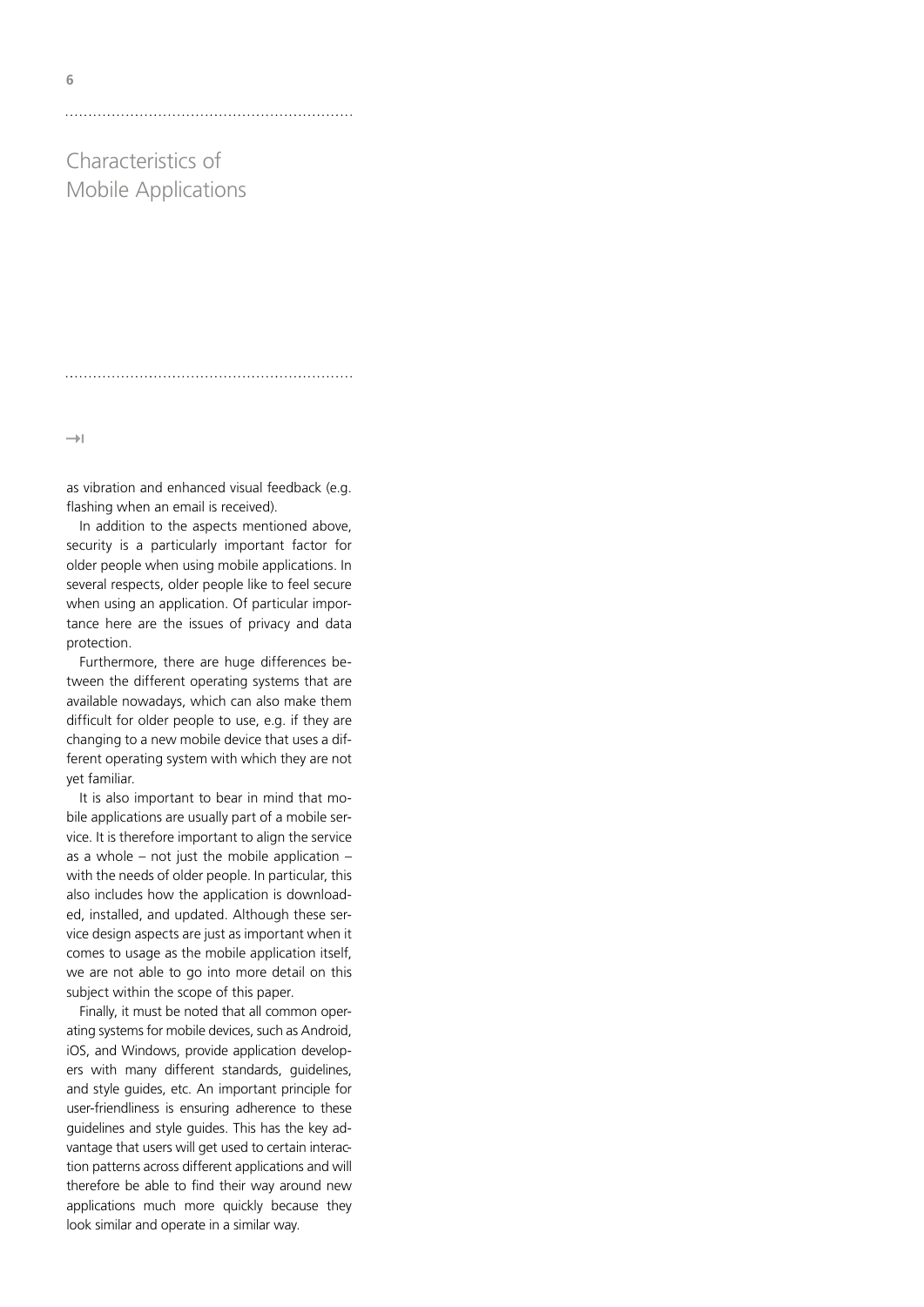# Usage of Mobile Devices – Age-Specific Characteristics and Difficulties

As we get older, the way in which our body functions changes and use of technology can be restricted or get more difficult. This means that age-related physical impairments (e.g. visual, hearing, or tactile impairments) or cognitive impairments affect how mobile devices are used. Furthermore, socioeconomic resources can play a role if, for example, someone is unable to afford a mobile device because their pension is not very much. There may also be personal barriers to overcome if, for example, people get anxious when faced with technical challenges. As well as

age-related considerations, we should also take into account the experience that people have had with technology over their lifetime. Because each generation has grown up with or been exposed to different technical devices, different technology generations can differ from each other, depending on the birth cohort. Significant limitations are listed in the following table, together with the effect they have on the use of mobile applications. By customizing the design of mobile applications and making them accessible, these barriers can be overcome.

Potential age-related limitations

| Visual    | Focusing         | Increasing problems focusing on fast-moving<br>objects                                                        |
|-----------|------------------|---------------------------------------------------------------------------------------------------------------|
|           |                  | Adjusting to light and dark Ability to adjust to light and dark decreases.<br>Increased sensitivity to glare  |
|           | Discerning color | Difficulty distinguishing between colors on the<br>green-blue-purple spectrum                                 |
|           | Discerning text  | Smaller font sizes difficult to read without being<br>enlarged                                                |
| Auditory  |                  | Limited ability to discern frequency                                                                          |
| Tactile   |                  | Limited dexterity and fine motor skills make<br>using the smartphone and clicking on small icons<br>difficult |
| Cognitive | Reaction time    | Need more time to take in information. Difficulty<br>multi-tasking                                            |
|           | Ability to learn | Slower to take in new information and to recall<br>knowledge                                                  |
|           | Concentration    | Difficulty ignoring irrelevant stimuli (e.g. pop-ups,<br>animation)                                           |
|           |                  |                                                                                                               |

 **Limitations Effect on use of mobile applications**

# **Table 1**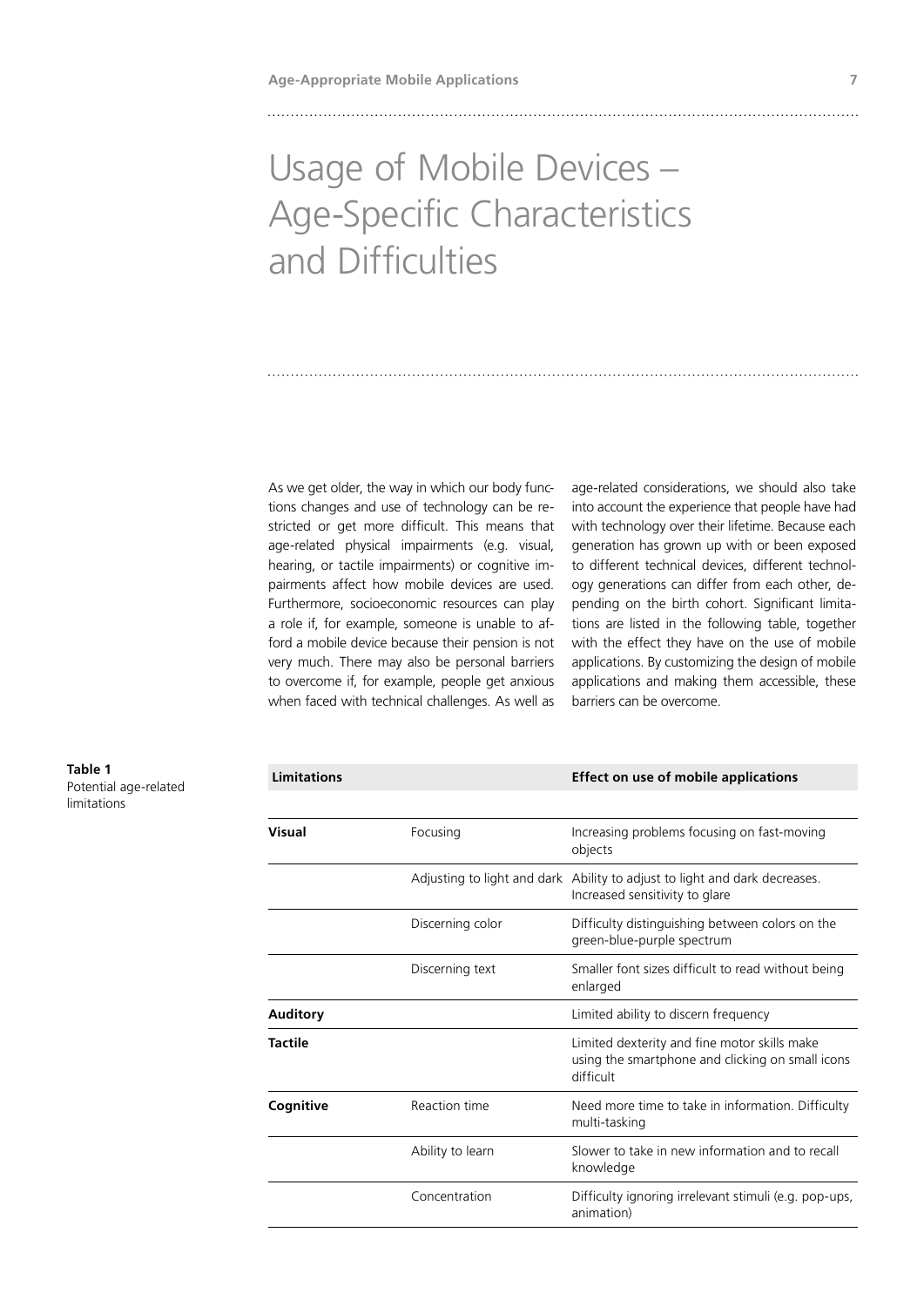Usage of Mobile Devices – Age-Specific Characteristics and Difficulties

 $\rightarrow$ 

 **Other potential limitations**

| <b>Economic resources</b><br>Social resources |                    | Lack of financial means to buy a mobile device<br>in some cases<br>No support within the social environment for<br>learning about or using mobile devices or<br>applications                             |  |
|-----------------------------------------------|--------------------|----------------------------------------------------------------------------------------------------------------------------------------------------------------------------------------------------------|--|
|                                               |                    |                                                                                                                                                                                                          |  |
| <b>Personal attitudes</b>                     | Fear of technology | Fear of using new technology in some cases<br>due to lack of experience with technology; also<br>the fear of breaking something or not making<br>progress                                                |  |
|                                               | <b>Benefit</b>     | Older people form a strong opinion of new tech-<br>nology for themselves immediately after using it;<br>therefore, hardware and software (applications)<br>of mobile devices must meet user expectations |  |

Smartphone users (based on the study by Seifert & Schelling<sup>3</sup>) highlighted the following main difficulties encountered when using the internet (see Figure 1). Although these obstacles relate to internet usage, they can also reveal general difficulties with using mobile applications. Security concerns are a key issue, along with the belief that mobile applications are too complicated to use and that it will take too long to learn how to use them. These aspects should be tak-

en into account when designing an application for older people.

The participants in the study were also asked what is important to them in a smartphone (see Figure 2). From the graph, it is clear that being able to use a smartphone easily and thereby use mobile applications is very important to the participants. Based on these findings, it is not just the hardware that should be user-friendly, but also the applications on a mobile device.

<sup>3</sup> Seifert, A; Schelling, H. R. (2015) Digitale Senioren (Digital Seniors). Zurich: Pro Senectute Verlag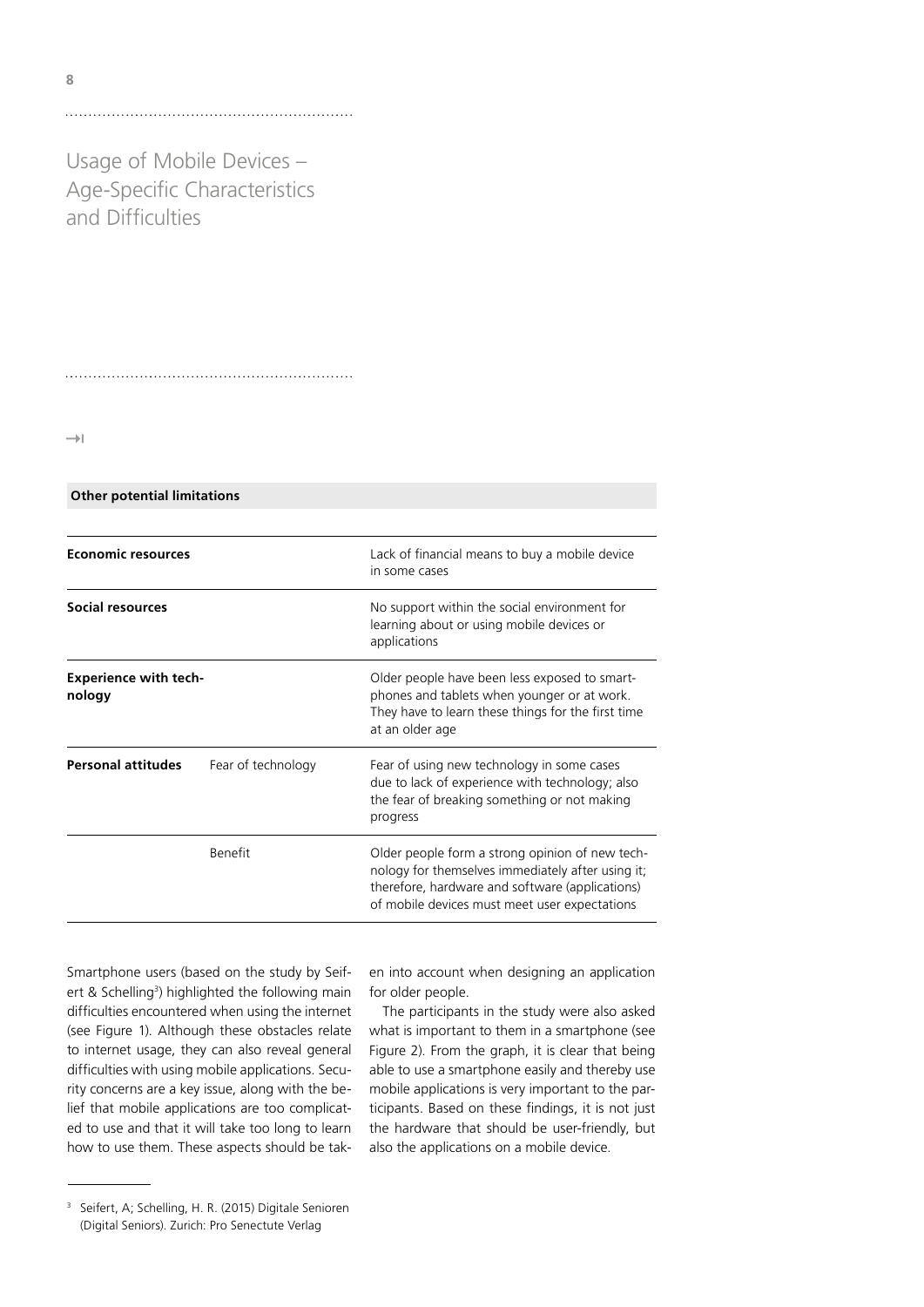

### **Figure 1**

Current obstacles experienced by older users when using the internet

Source: Seifert & Schelling 2015

### **Figure 2**

Important aspects for a smartphone (people aged 65 or over; ranked according to frequency of first aspect)s)

Source: Seifert & Schelling 2015

First important aspect Second important aspect Third important aspect

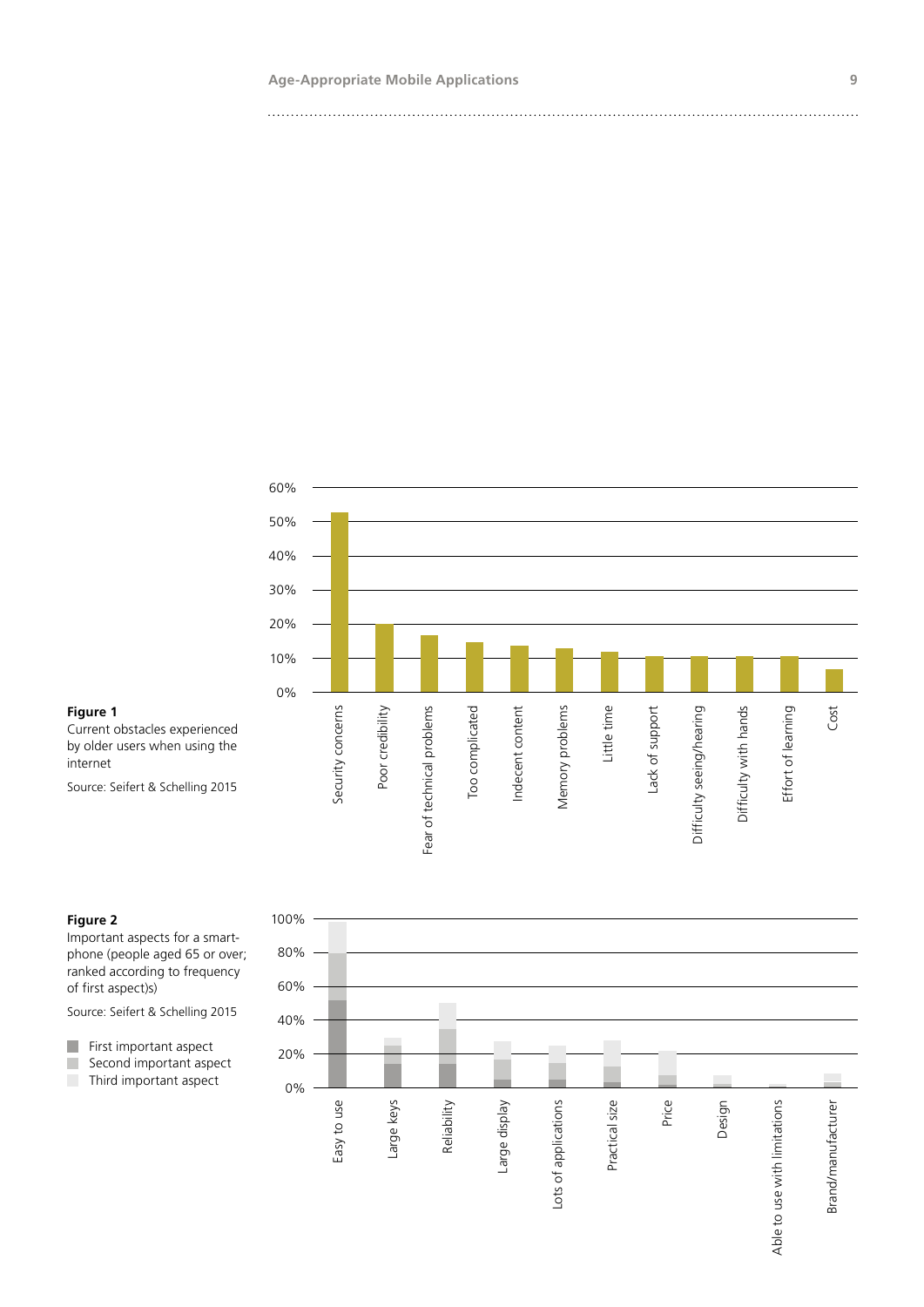Usage of Mobile Devices – Age-Specific Characteristics and Difficulties

 $\rightarrow$ 

From the focus groups of older smartphone users, it emerged that the following points must be specifically taken into account:

- **Support:** Some participants would like more support with learning about the applications and how to use them. For example, a bank offering online banking could provide local support (training) or training videos.
- **Clarity:** When designing an application, it is important to bear in mind that the content should be presented in a clear, transparent, and consistent way.
- **Navigation:** Menu navigation and general navigation within the application should be logical and should keep to the bare essentials. The majority would like to be guided to what they are looking for using clear steps and as few steps as possible.
- **Access to technology:** With the target group of older users, uncertainties and individual characteristics relating to usage of new technology should be taken into account.
- **Operation:** The operation of applications should be intuitive and self-explanatory and the system response should be transparent and predictable.
- **Security:** The aspect of security, i.e. fears about loss of data, misuse of data, and criminally motivated attacks on the application, is an important issue. Applications where security is critical (e.g. online banking) are therefore only used with a great deal of reservation. These difficulties are viewed to be greater still with mobile applications than with the stationary use of computers.
- **Mobile usage:** Because smartphones and tablets are smaller than the conventional com-

puter, it is even more important for displays within an application not to be overfilled and for operation not to be overly complicated. Mobile devices are used in an extremely wide range of locations and while on the go and must therefore cope with different conditions to when working at home on a computer with a large screen.

If support functions are inadequate or elements of mobile applications are inaccessible due to age-related impairments or due to the applications not being user-friendly, older people tend to avoid the application concerned. It is therefore important for providers of applications to actively respond to the expectations and requirements of the older generation.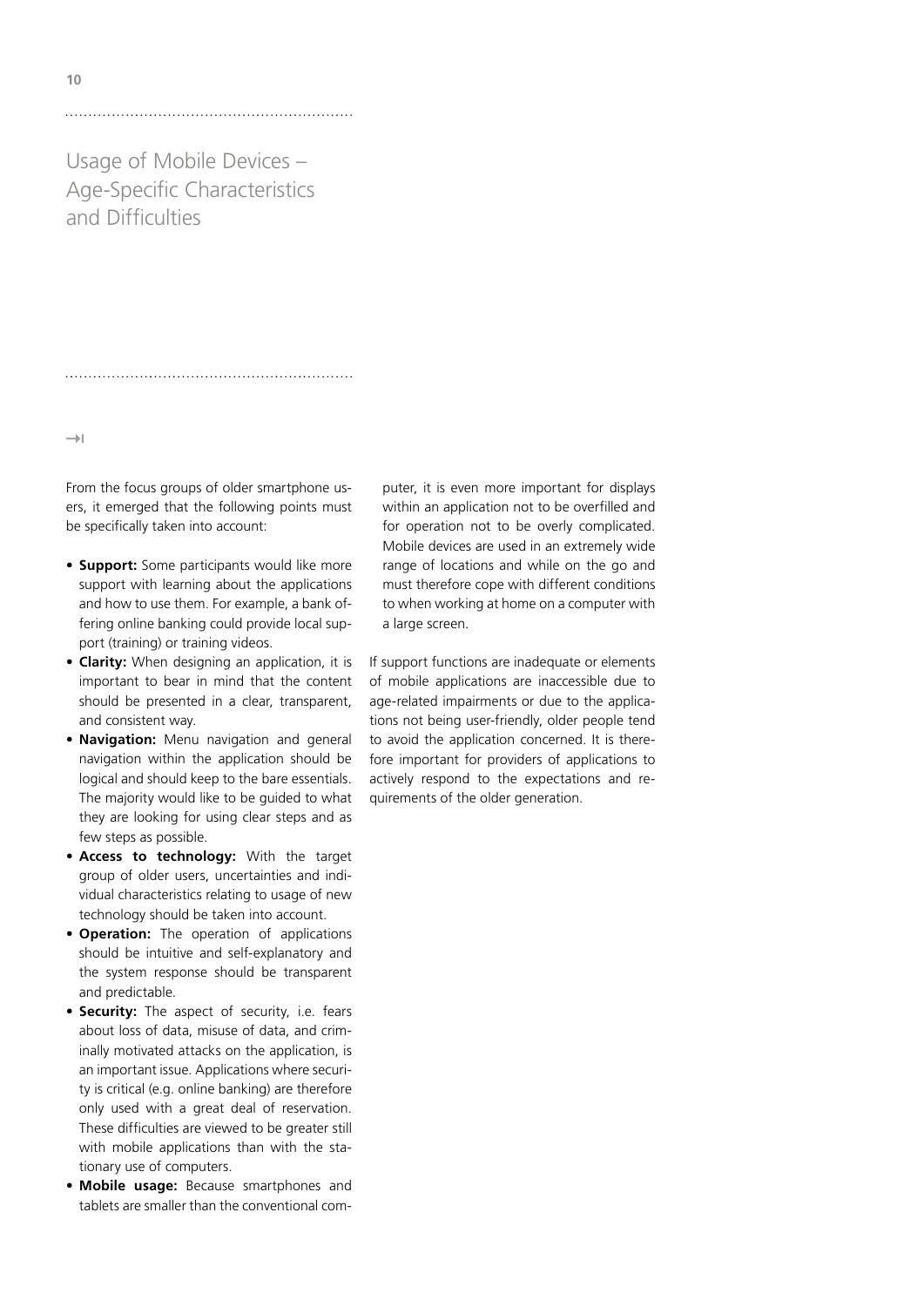# Ten Areas for Age-Appropriate Design of Mobile Applications

The following section examines the ten areas for age-appropriate design of mobile applications in more detail. The most important recommendations and instructions for implementation are provided for each area. The order in which the areas are presented is not important. Most of the areas listed here can also be found in the paper published earlier entitled "Altersgerechte Webseitengestaltung." Many of the recommendations listed in the earlier paper also apply in the same way or in a similar way to mobile applications, but are even more important here than for website design.

### **Areas**

| 1   | Forms of control                   |
|-----|------------------------------------|
| 2.  | Clarity and layout                 |
| 3.  | User quidance and navigation       |
| 4.  | Text and language                  |
| 5.  | Graphics, animation and multimedia |
| 6.  | Links                              |
| 7.  | Searching, filtering, and sorting  |
| 8.  | Consistency and robustness         |
| 9.  | Support functions                  |
| 10. | Registration and forms             |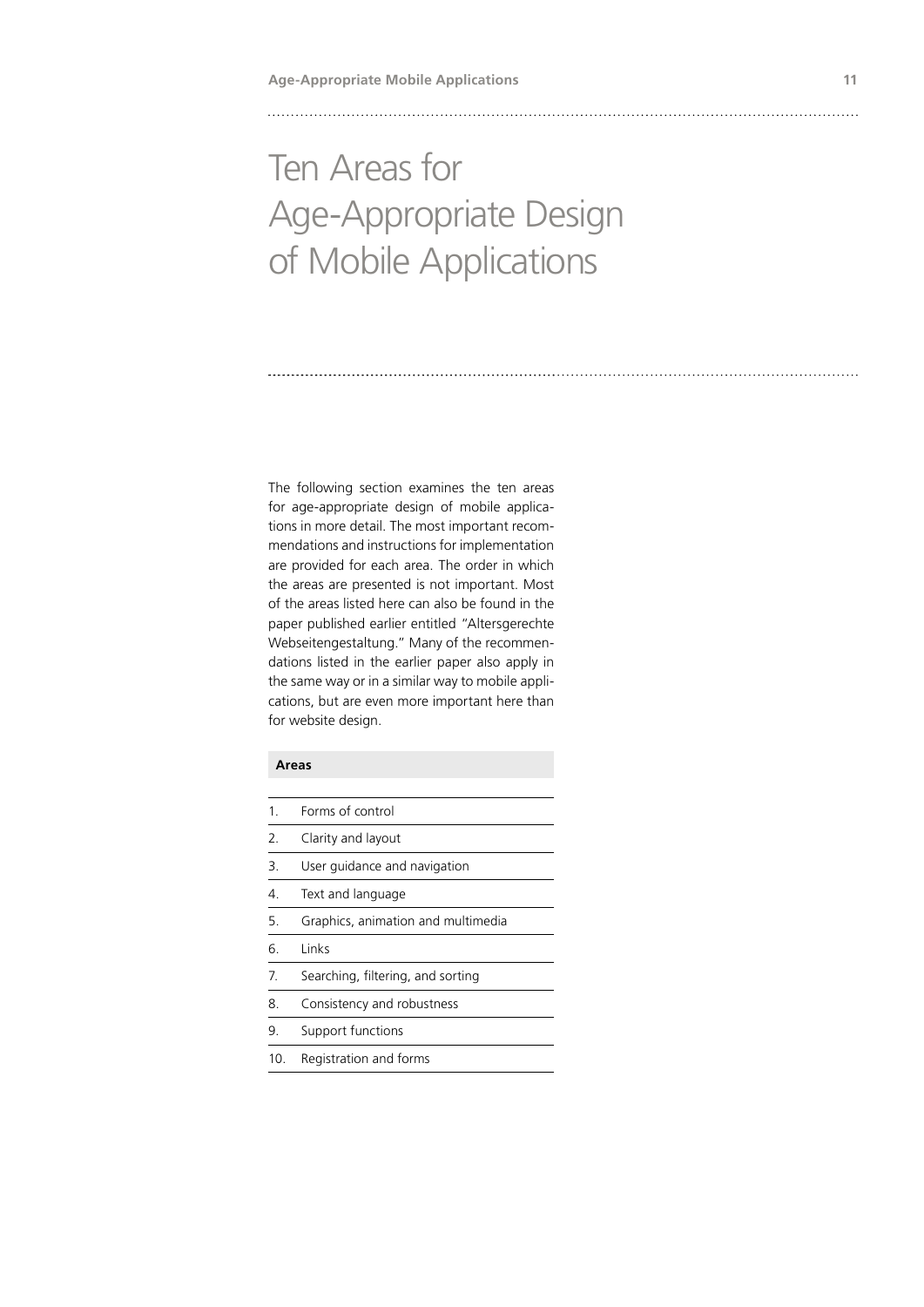# Forms of Control

**Using a mobile device is really different to using a computer. Most mobile devices offer more than one way of interacting, such as a touchscreen and speech control. Accordingly, specific points must be taken into account in this area so that older people can take advantage of these means of interaction as well and so that they do not experience any limitations when using mobile applications. One of the most important ways of entering data on mobile devices is by touching the screen (touchscreen). It is important that elements such as buttons, text fields, etc. are big enough so that they can be used reliably and so that, as far as possible, users do not select incorrect items by mistake. This is particularly important for older people who have limited motor and possibly cognitive skills.**

### **Principles**

- To design elements that may be touch targets so that they are big enough
- To include sufficiently large gaps between individual elements, particularly between elements such as buttons that are touch targets
- To ensure that support functions of the operating system, such as speech input, are accessible and usable throughout the relevant areas of the application



Instant feedback on user interactions (swipe)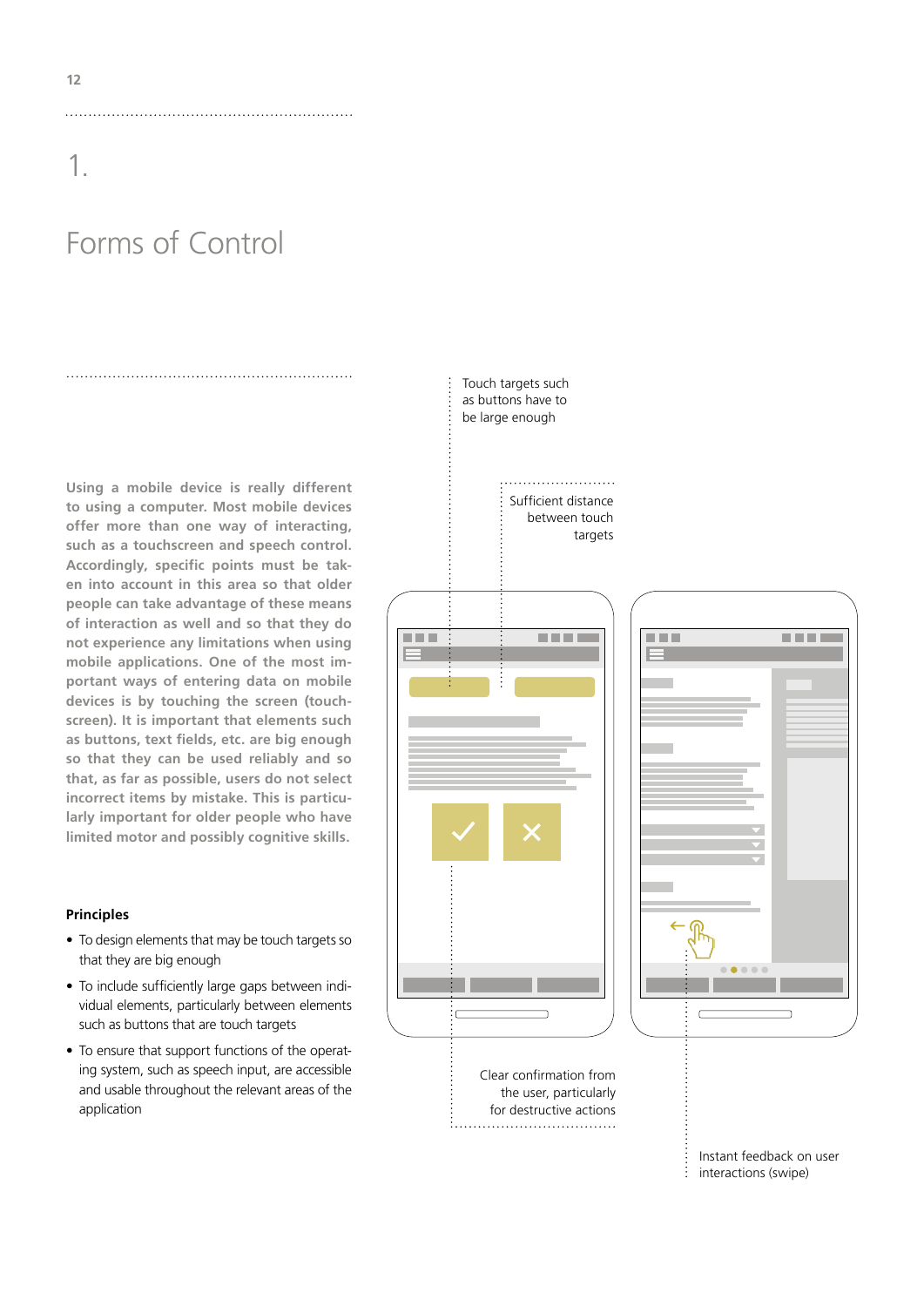| <b>Topics</b>                   | <b>Recommendations and requirements</b>                                                                                                | Instructions for implementation                                                                                                                                                                                                                                                                                                                                                                                        |
|---------------------------------|----------------------------------------------------------------------------------------------------------------------------------------|------------------------------------------------------------------------------------------------------------------------------------------------------------------------------------------------------------------------------------------------------------------------------------------------------------------------------------------------------------------------------------------------------------------------|
|                                 |                                                                                                                                        |                                                                                                                                                                                                                                                                                                                                                                                                                        |
| <b>Touch-Targets</b>            | Elements that are touch targets must be large<br>enough.                                                                               | • The height and width of interaction elements<br>should be 12 mm as an absolute minimum,<br>regardless of the resolution<br>• The touch-sensitive area should be at least<br>$15 \times 15$ mm                                                                                                                                                                                                                        |
|                                 | Elements that are touch targets must be<br>recognizable as such.                                                                       | • Use clear instructions so that elements are<br>immediately recognizable as touch targets                                                                                                                                                                                                                                                                                                                             |
|                                 | The unintentional triggering of actions must be<br>prevented.                                                                          | • Elements that trigger destructive actions should<br>be clearly separated from the rest of the ele-<br>ments to prevent actions from being triggered<br>unintentionally<br>• Destructive actions must be explicitly confirmed<br>by the user                                                                                                                                                                          |
|                                 | Users must have the opportunity to cancel<br>unintentional actions.                                                                    | • Users should have the opportunity to move<br>the cursor/finger off the element in order to<br>prevent triggering the action                                                                                                                                                                                                                                                                                          |
| Layout                          | Sufficient space must be left between elements<br>in order to avoid accidental touch interaction.                                      | • As a guide, the space between individual<br>interaction elements should be at least 6 mm,<br>regardless of the resolution                                                                                                                                                                                                                                                                                            |
| <b>Touch gestures</b>           | Only provide multi-touch gestures as an<br>alternative for triggering an action.                                                       | • If complex gestures are used, they should only<br>be used as a shortcut for actions that can also<br>be triggered in another way                                                                                                                                                                                                                                                                                     |
|                                 | Provide context-sensitive support and information<br>regarding touch gestures to bring the functionali-<br>ty to the users' attention. | • A little context-sensitive information can bring<br>means of interaction that are not visible at first<br>glance to the users' attention (e.g. "Did you<br>know that you can also?")                                                                                                                                                                                                                                 |
| <b>Shake and tilt</b>           | Shake and tilt should not be the only methods<br>of triggering an action.                                                              | • If shake and tilt are used as a form of inter-<br>action, always provide an alternative through<br>touch control                                                                                                                                                                                                                                                                                                     |
| Accessibility                   | The application should also be accessible to users<br>with impairments (e.g. visual, acoustic).                                        | • Provide all elements with corresponding meta-<br>data so that they can be correctly identified<br>and reproduced by the mobile device's assistive<br>technology<br>• Applications should provide options for ena-<br>bling or disabling individual assistive technolo-<br>gies or support functions<br>• Support options should be enabled as standard<br>provided that they do not impede use of the<br>application |
| <b>Operating system support</b> | Assistive technology provided by the operating<br>system should be accessible throughout the<br>application.                           | • The application should provide options that<br>are easy to find and allow users to specifically<br>enable and disable individual support functions<br>• The application should provide appropriate<br>metadata so that screen readers and other<br>assistive technology are compatible with the<br>application                                                                                                       |
| <b>Interaction</b>              | Immediately provide feedback for each action so<br>that users understand the effect their action has.                                  | • Pages to scroll continuously<br>• With carousels, start rotating straight away,<br>even if the swipe gesture has not yet been<br>completed<br>• For pinch-zoom, zoom in and out in small steps<br>(not 100%, 200%, but 100%, 125%, 150%,<br>etc.)                                                                                                                                                                    |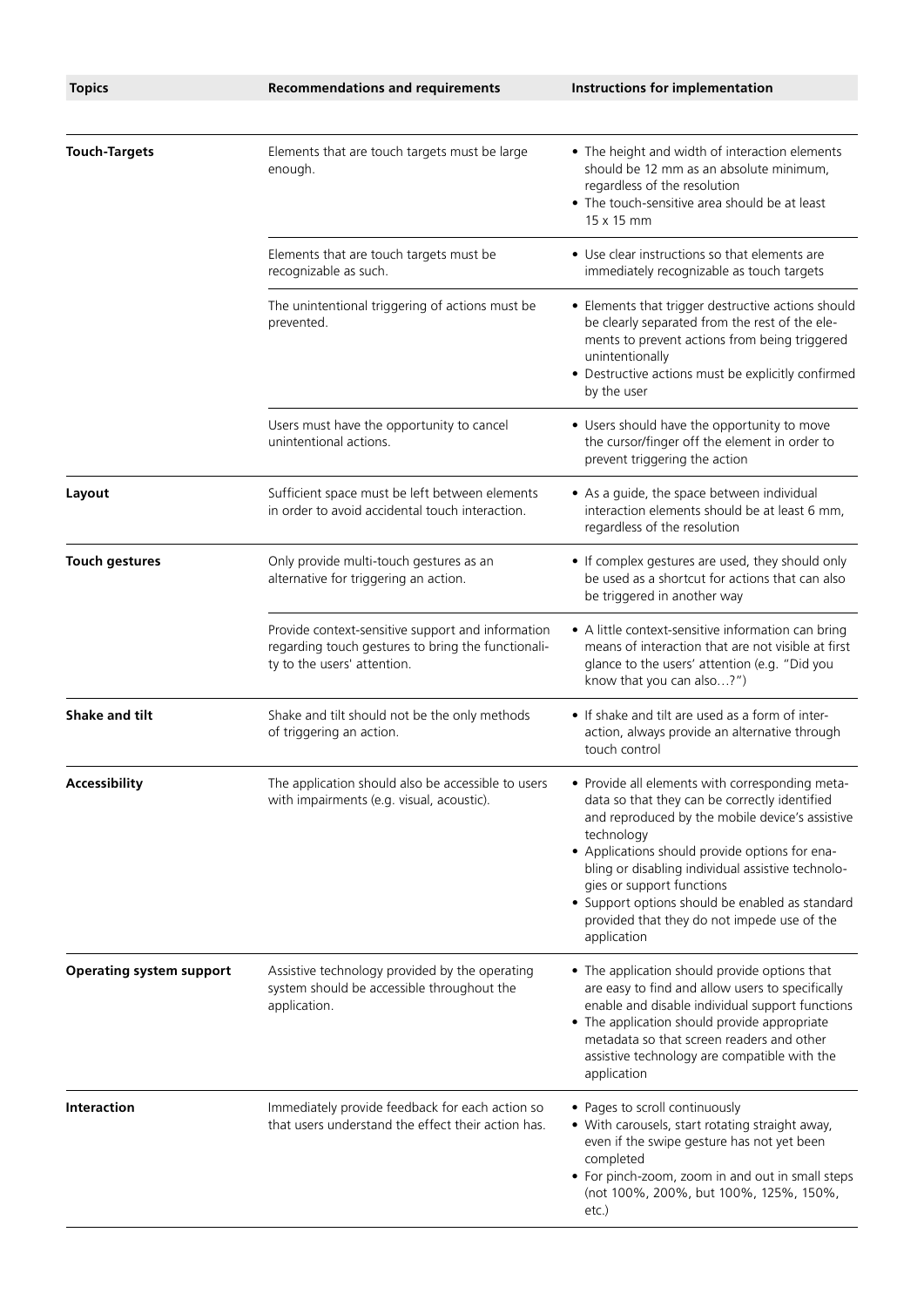# Clarity and Layout

**Clarity and the good, logical layout of an application are important, if not the most important requirements when it comes to user-friendliness. Older people would like user guidance that is as self-explanatory as possible, a clear hierarchy of information, and a focus on the essential elements. It has become evident that older people prefer to use specific applications with particular functions over general applications, i.e. a weather or news application rather than a general internet search. Therefore, it is important that applications are primarily limited to a specific function.**

### **Principles**

- The purpose of an application and its logical layout should be clear at first glance. For this to happen, the various content and navigation areas must be well-structured and their benefits and function must be self-explanatory. The chosen layout must be used as consistently as possible across all application views
- The scope of an application's functionality should be limited to a core functionality. If need be, functions that are not directly linked to the main functionality can be provided in a separate application
- Well-structured menu items and content make it easier to read and navigate. Lengthier sections of content must be structured in a sensible way



Information regarding the status of the device can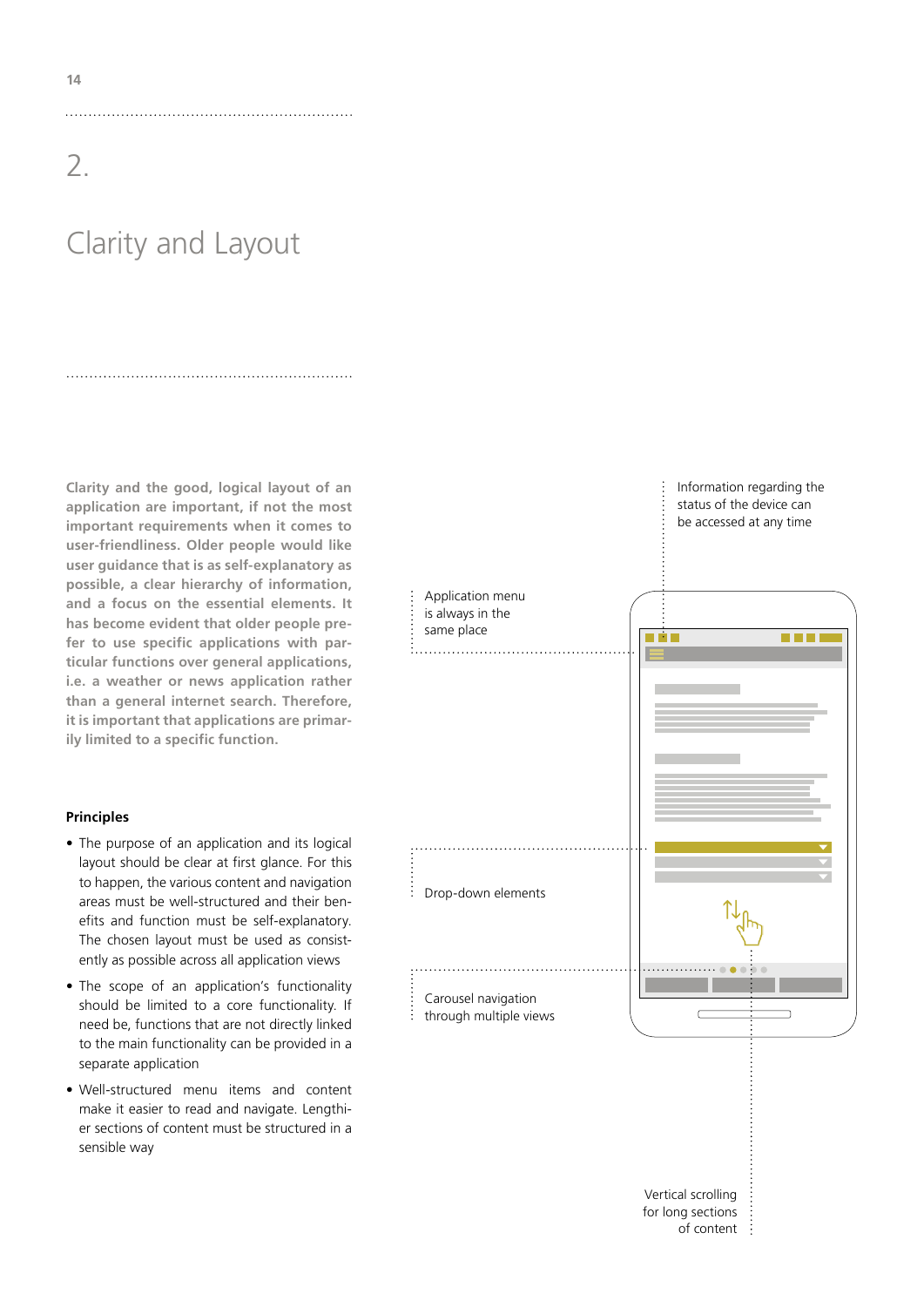| <b>Topics</b>                                     | <b>Recommendations and requirements</b>                                                                                                                    | Instructions for implementation                                                                                                                                                                                                                                                                                                                                                                                                                                             |
|---------------------------------------------------|------------------------------------------------------------------------------------------------------------------------------------------------------------|-----------------------------------------------------------------------------------------------------------------------------------------------------------------------------------------------------------------------------------------------------------------------------------------------------------------------------------------------------------------------------------------------------------------------------------------------------------------------------|
|                                                   |                                                                                                                                                            |                                                                                                                                                                                                                                                                                                                                                                                                                                                                             |
| Clarity                                           | The purpose of an application and its logical<br>layout should be clear at first glance.                                                                   | • The information and functions in a view focus on<br>the user's objective and are limited to the bare<br>essentials<br>• Make further, more detailed information that is<br>not absolutely essential available in views at lower<br>hierarchical levels                                                                                                                                                                                                                    |
|                                                   | The application should be limited to one core<br>functionality.                                                                                            | • Each application should be based on a core func-<br>tionality and the whole application should be built<br>around that core functionality<br>• Any additional functionality should be connected<br>to the core functionality                                                                                                                                                                                                                                              |
| Layout                                            | Style, design, and layout elements must be<br>used consistently across all views.                                                                          | • Use a consistent layout with consistent logic<br>• Ensure terms, buttons, menus, navigation<br>elements, icons, etc. are consistent                                                                                                                                                                                                                                                                                                                                       |
|                                                   | The various views of an application must be<br>easily distinguishable and their benefits and<br>function must be immediately recognizable.                 | • Use a consistent layout, clear labeling, or another<br>clear means of identifying the areas within a view<br>(e.g. using familiar icons)                                                                                                                                                                                                                                                                                                                                  |
|                                                   | Content must be clearly structured.                                                                                                                        | • Use headings and subheadings, possibly connected<br>to links (within the application)                                                                                                                                                                                                                                                                                                                                                                                     |
|                                                   | Multi-page content should be avoided where<br>possible or spread across several subviews.                                                                  | • If possible, use a single-page layout with vertical<br>scroll for lengthy texts<br>• If it is not possible to use a single-page layout,<br>use drop-down elements<br>• Avoid pop-ups or opening new applications<br>• If necessary, spread text across several subviews<br>that are connected to one another by scrolling<br>horizontally (carousel). The user must be able<br>to easily identify these (e.g. using dots)                                                 |
|                                                   | Buttons, menus, and links should be clearly<br>identifiable as such.                                                                                       | • Always provide clearly visible menus, in the same<br>style and in the same place<br>• Use standards (design, location) where possible<br>• Buttons must be identifiable as such and it must be<br>obvious which elements they can interact with and<br>which they cannot<br>• It is imperative that navigation elements are<br>provided with metadata so that these elements<br>can be correctly identified and reproduced by the<br>mobile device's assistive technology |
|                                                   | The layout of the application must correspond<br>with the user's mental model as accurately<br>as possible.                                                | • The distribution of the content of the views at<br>the top navigation level should correspond with<br>the target group's mental model as accurately as<br>possible. This must be worked out with users in<br>advance. Any deviation from this mental model<br>must be justified and explained through the ser-<br>vices provided or through appropriate application<br>support functions and must be easy to understand                                                   |
| <b>Status information</b><br>of the mobile device | Various pieces of information regarding the<br>status of the mobile device must be visible<br>at all times (battery status, mobile network,<br>time/date). | • Ensure that the status bar of the mobile device is<br>visible at the top edge of the screen in every view<br>of the application or is easy to access (e.g. by<br>swiping vertically at the top edge of the screen)                                                                                                                                                                                                                                                        |
| <b>Findability</b>                                | The application must be easy to find<br>on the home screen.                                                                                                | • Use a distinctive application icon that is easy to<br>recognize<br>• Use unique, recognizable, and memorable<br>application names                                                                                                                                                                                                                                                                                                                                         |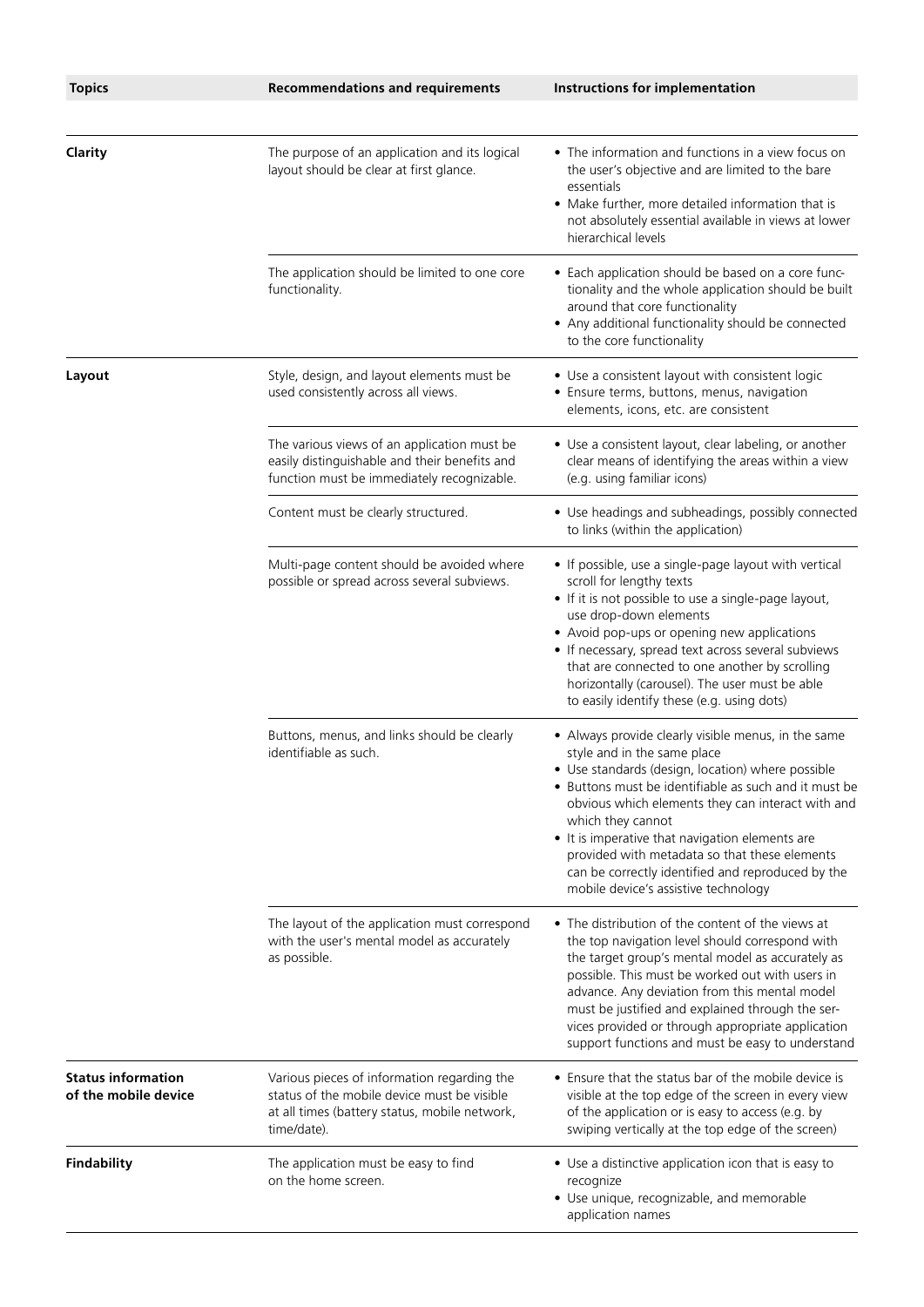# User Guidance and Navigation

**Consistent, logical user guidance that provides self-explanatory step sequences allows people to quickly get to grips with the application and interact with it confidently, even if this is interrupted by external influences. Expedient navigation is particularly important for older users in mobile applications. With mobile applications, it is especially important that the current status of the application is immediately obvious and that clear feedback is given for each change in status. This is because mobile applications are often used on the go and older people in particular could find themselves distracted by the many sensory stimuli in their environment. Standard navigation elements such as the back button should also be used consistently across applications in accordance with the usual standards and their functionality should be implemented by the application accordingly.**

### **Principles**

- Navigation elements should be self-explanatory, consistent, and identifiable as such
- If icons are used for navigational purposes, these should be easily identifiable in terms of their function
- Information about the current menu item helps users to navigate
- Each interaction element should be displayed in such a way that the function of the element and the way that it works are obvious to users. Example: How well do interaction elements such as buttons or sliders show what they are used for and how they are used?

### Application menu is always visible

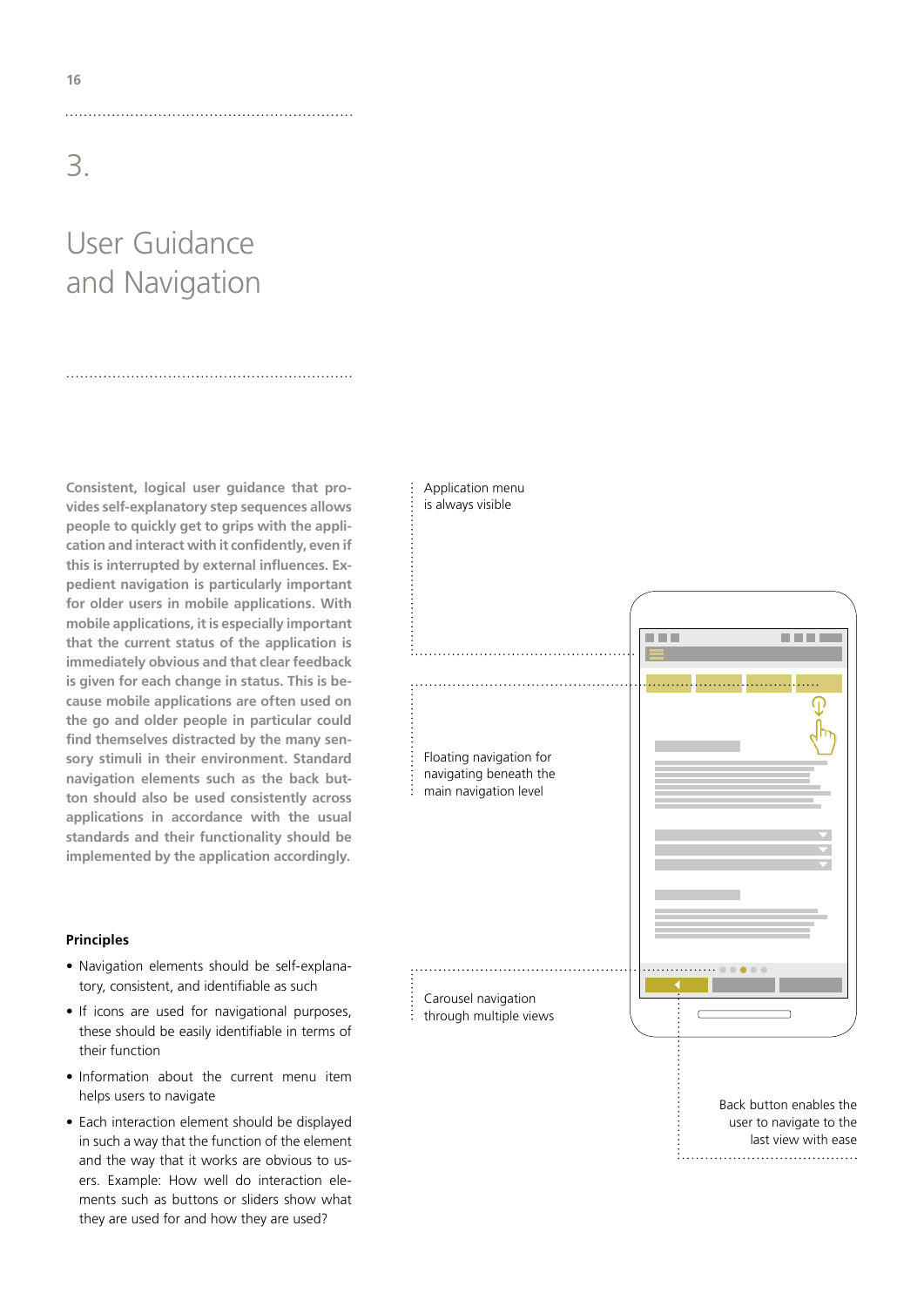| <b>Topics</b>        | <b>Recommendations and requirements</b>                                                                                                                                   | Instructions for implementation                                                                                                                                                                                                                                                                                                                                                                                                |
|----------------------|---------------------------------------------------------------------------------------------------------------------------------------------------------------------------|--------------------------------------------------------------------------------------------------------------------------------------------------------------------------------------------------------------------------------------------------------------------------------------------------------------------------------------------------------------------------------------------------------------------------------|
|                      |                                                                                                                                                                           |                                                                                                                                                                                                                                                                                                                                                                                                                                |
| <b>User guidance</b> | The status and changes in the status of the<br>application (following a user action or a system<br>event) must be clearly identifiable.                                   | • Incorporate clear, unambiguous visible and<br>acoustic feedback (configurable by the user)<br>• Incorporate vibration feedback for specific or unex-<br>pected changes in status (configurable by the user)<br>in order to get the user's attention                                                                                                                                                                          |
|                      | User guidance must be clearly identifiable<br>as such, consistent, clear, and expedient.                                                                                  | • A number of clear features should be used to make<br>navigation elements and user guidance stand out<br>from the remaining interaction elements in a view<br>• Features that address the various senses (visual,<br>acoustic, and tactile signals) should always be used<br>• Do not use purely visual or purely acoustic features<br>(such as buttons that are only distinguishable<br>by color, for example)               |
| <b>Navigation</b>    | The navigation element of the top navigation<br>level should be accessible at all times and<br>displayed consistently regardless of the current<br>view.                  | • Same location<br>• Same functionality<br>• Corresponds with the desired mental model of the<br>application<br>• If need be, use a fixed navigation bar at the top<br>edge or "floating" navigation (which disappears<br>when scrolling down and reappears when the user<br>scrolls up)<br>• Above all, when using floating navigation, always<br>include an option that enables the user to immedi-<br>ately jump to the top |
|                      | Users with impairments should also be able<br>to operate the navigation elements.                                                                                         | • Keep the number of navigation elements<br>to a minimum<br>• Design navigation elements so that they are large<br>enough to be operated on any mobile device<br>(using fingers!)<br>• Mobile operating systems feature assistive technol-<br>ogy such as text enlargement and screen readers.<br>The navigation elements should support this<br>technology                                                                    |
|                      | Users should intuitively know at all times<br>where they are in the application and where<br>they have come from.                                                         | • The navigation structure should be horizontal<br>rather than vertical. Navigation that has too many<br>levels will cause the user to get lost in the applica-<br>tion. This makes it more difficult to create a mental<br>model<br>• As a guideline, applications should only provide<br>one navigation level below the main navigation<br>level                                                                             |
|                      | The functionality of the navigation elements<br>must be consistent and clear across all views.                                                                            | • Define the navigation at an early stage of the<br>application design process and regularly review it<br>with future users                                                                                                                                                                                                                                                                                                    |
|                      | Operating elements that are relevant to<br>navigation, such as icons and symbols, must<br>conform to existing standards and must be<br>large enough and self-explanatory. | • Consult the relevant style guides. Review the font<br>size, contrast, functionality, and how recognizable<br>the icons are                                                                                                                                                                                                                                                                                                   |
|                      | Unwelcome switches to other views or unin-<br>tended actions on the part of the user should<br>be easy to undo.                                                           | • Correctly implement the functionality of the back<br>button as "back" and allow the user to return to<br>the previous view in the application<br>• Do not use a back button that is integral to the<br>application if this has already been provided<br>by the operating system<br>• Consistent back-button functionality across<br>multiple screens                                                                         |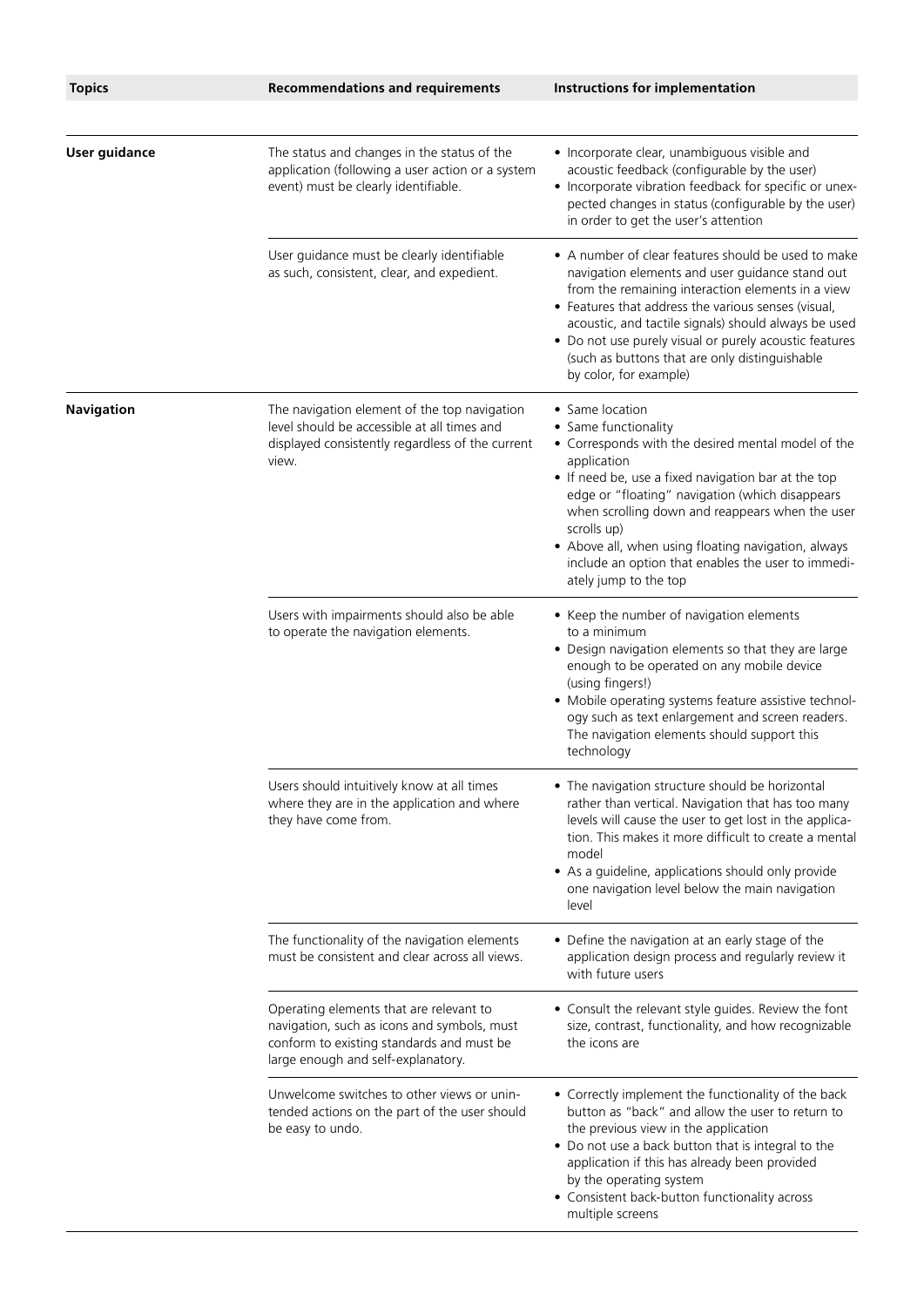# Text and Language

**Text composition can be split into content-related components and design components. Combining both aspects in a sensible manner helps to ensure readability and understanding.** 

Pyramid-shaped layout with title, summary, and then the full text

### **Principles**

- Users must be able to follow and understand the content of texts. Over-complicated jargon must be avoided
- When it comes to text composition, it is important to ensure readability and compatibility with various mobile devices. Specific consideration must be given to the smaller screens on mobile devices
- Support functions such as text enlargement and alternative texts are welcome, but should not impair the layout and user guidance
- Complementary color combinations (opposites on the color spectrum, e.g. red/green) should be avoided. There must be sufficient contrast

医胃炎 ■日本社 Bullet points can draw the user's attention  $\frac{1}{2}$  to essential content Pinch-zoom : for enlarging text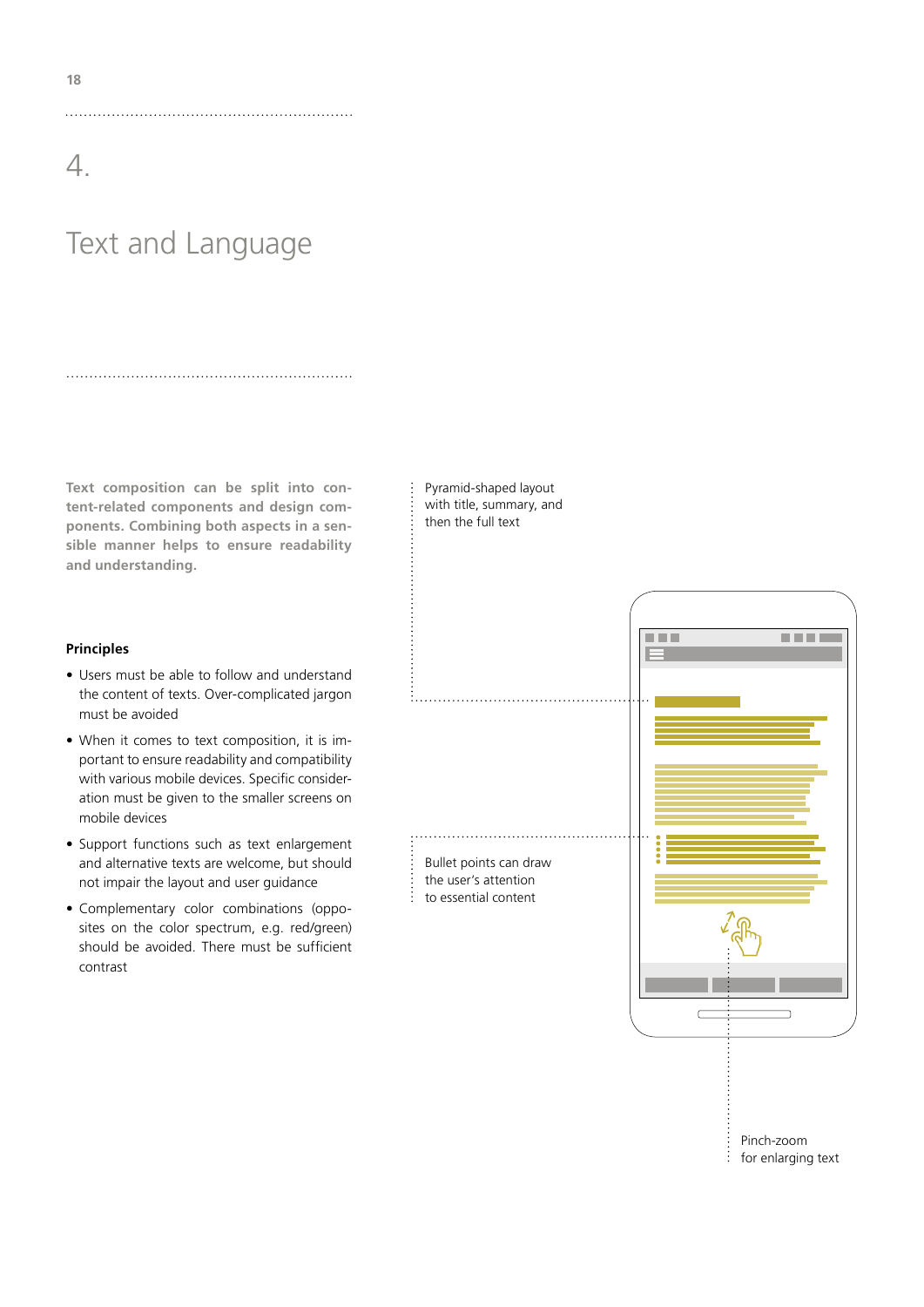| <b>Topics</b>                     | <b>Recommendations and requirements</b>                                                                                                                                 | Instructions for implementation                                                                                                                                                                                                                                                                                                                                           |
|-----------------------------------|-------------------------------------------------------------------------------------------------------------------------------------------------------------------------|---------------------------------------------------------------------------------------------------------------------------------------------------------------------------------------------------------------------------------------------------------------------------------------------------------------------------------------------------------------------------|
| <b>Content-related components</b> | Language should be easy to understand,<br>consistent, and concise.                                                                                                      | • Use short sentences, active as opposed to passive<br>speech, terms that are universally understood.<br>Avoid foreign words                                                                                                                                                                                                                                              |
|                                   | Language should be adapted to the target<br>group.                                                                                                                      | • Avoid foreign words and jargon outside of the<br>explicit technical domain of the target group<br>• If the application requires a glossary, this is a clear<br>indication of inappropriate use of language                                                                                                                                                              |
| <b>Design-related components</b>  | Texts should be easy to read.                                                                                                                                           | • Preferably use the default fonts of the mobile<br>operating system<br>• If a different font is used specifically for the<br>application, a font size must be used that satisfies<br>the minimum requirements of the style guidelines<br>of the respective operating system manufacturer<br>(absolute minimum of 12 pt)                                                  |
|                                   | Use layout in pyramid format.                                                                                                                                           | • Present overviews or summaries right at the top,<br>followed by the full version of the content                                                                                                                                                                                                                                                                         |
|                                   | Headings should be clearly identifiable as such.                                                                                                                        | • Headings give structure to a continuous text and<br>thereby make it easier to read<br>• Flat title hierarchy                                                                                                                                                                                                                                                            |
|                                   | Text support functions that are provided by the<br>operating system must be fully supported by<br>the application.                                                      | • Mobile operating systems feature assistive tech-<br>nology such as text enlargement, screen readers,<br>and gesture control. This technology should be<br>supported as far as possible                                                                                                                                                                                  |
|                                   | There should be a font enlargement option<br>available for the text which works without<br>losing elements of the content and without<br>impairing operation or layout. | • If it is not possible to use the text enlargement<br>function of the operating system, the mobile<br>application must make it possible to enlarge<br>content by up to 200%<br>• A simple option for changing the font size should<br>be provided for this purpose, using buttons<br>or pinch-zoom, for example<br>• Content must not impede the enlargement<br>function |
|                                   | The font must be easy to read on the screen.                                                                                                                            | • Usually guaranteed by adopting the operating<br>system settings<br>· Otherwise, use sans-serif (grotesque) fonts such<br>as Arial or Verdana instead of serif fonts such as<br>Times New Roman                                                                                                                                                                          |
|                                   | The layout must be easy to read.                                                                                                                                        | · Use ragged right alignment. Avoid lengthier texts<br>in block capitals or italics<br>• Where necessary or appropriate, use bullet points<br>or headers to draw the user's attention to the<br>essential content<br>• Avoid backward references                                                                                                                          |
|                                   | There should be sufficient contrast between<br>the text and the text background.                                                                                        | • The smaller the font, the greater the contrast<br>needed between the text and the background<br>• A patterned background should be avoided. The<br>contrast between content (text and image) and<br>background should be at a ratio of at least 4.5:1                                                                                                                   |
|                                   | Complementary color combinations must be<br>avoided.                                                                                                                    | • Do not use complementary colors right next to<br>each other (e.g. red/green, blue/orange, yellow/<br>purple)                                                                                                                                                                                                                                                            |
|                                   | Colors should not be used to present crucial<br>information.                                                                                                            | • If colors are used to distinguish text from interac-<br>tion elements, there must be at least one other<br>differentiator                                                                                                                                                                                                                                               |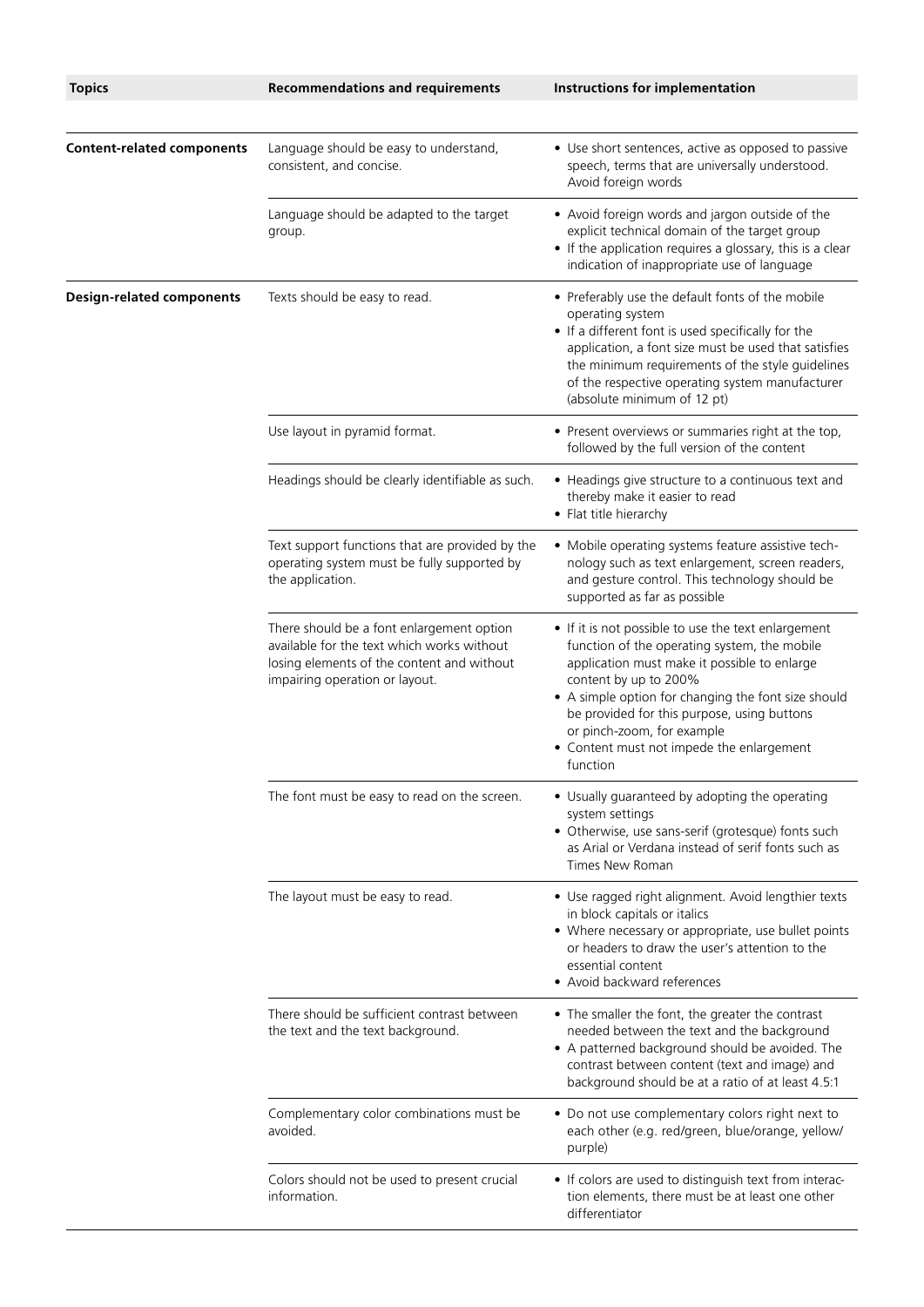# Graphics, Animation and Multimedia

**Graphics and multimedia content can provide additional information and operation options. However, they should not just be used solely out of consideration for design, but should support use of the application in a meaningful way. Animations and graphics that are distracting not only take up valuable screen space but also interfere with actual interaction. They should therefore be avoided where possible. The ratio of content-related elements to graphics and animations should be well-balanced and appropriate.**

### **Principles**

- Multimedia content should be used sensibly and should support rather than interfere with the rest of the content
- It is important to ensure a high-contrast display when it comes to graphics and animations.
- Animations and multimedia content should be easy to control and should not be executed automatically as background actions
- For mobile applications in particular, it is important to ensure that media content is presented in a robust and optimized manner and in alignment with the respective mobile devices

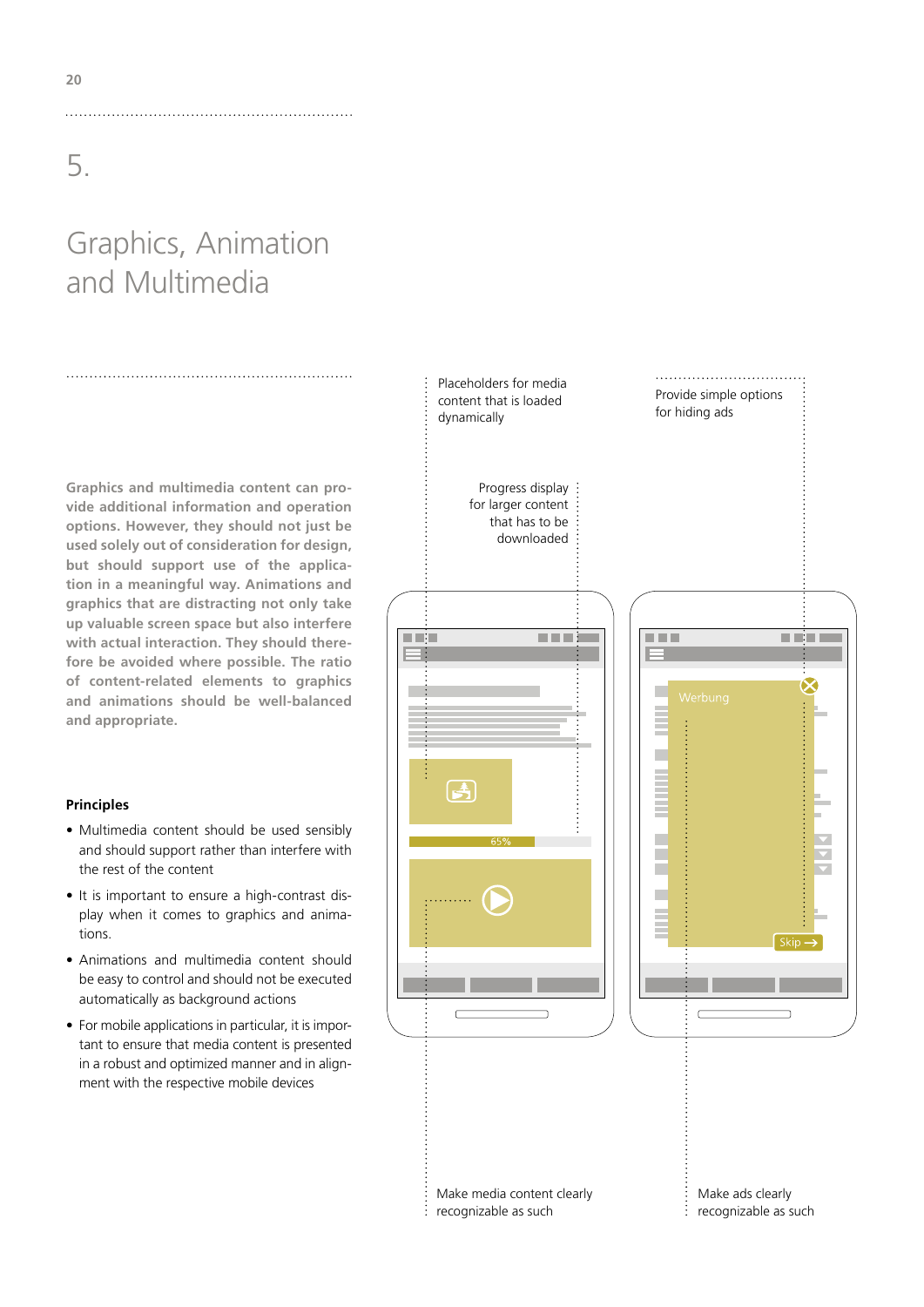| <b>Topics</b>      | <b>Recommendations and requirements</b>                                                                                   | Instructions for implementation                                                                                                                                                                                                                                                                                                                                   |
|--------------------|---------------------------------------------------------------------------------------------------------------------------|-------------------------------------------------------------------------------------------------------------------------------------------------------------------------------------------------------------------------------------------------------------------------------------------------------------------------------------------------------------------|
|                    |                                                                                                                           |                                                                                                                                                                                                                                                                                                                                                                   |
| <b>Graphics</b>    | Images and text should be coordinated<br>in a meaningful way.                                                             | • Use images and graphics that are relevant<br>to the text<br>• Avoid using images for purely design-related<br>purposes                                                                                                                                                                                                                                          |
|                    | It should be possible to scale graphics without<br>loss of quality.                                                       | • Use various sizes of either vector graphics<br>or images                                                                                                                                                                                                                                                                                                        |
|                    | Icons and buttons must be large enough.                                                                                   | • Use recommended default sizes in accordance<br>with relevant style guides                                                                                                                                                                                                                                                                                       |
|                    | There must also be sufficient contrast in graphics.                                                                       | • There should be sufficient contrast in graphics/<br>graphic operating elements<br>• The same applies to text within these elements<br>• Check using software that measures the<br>contrast ratio                                                                                                                                                                |
|                    | Load graphics in a targeted way (i.e. based on<br>the destination device).                                                | • Download high-resolution graphics if this is<br>conducive to the device and mobile usage (in<br>terms of size, display resolution, and internet<br>bandwidth)                                                                                                                                                                                                   |
| <b>Animations</b>  | Avoid purely cosmetic elements or animations<br>that flash.                                                               | • Purely cosmetic animated graphics should be<br>avoided                                                                                                                                                                                                                                                                                                          |
| <b>Multimedia</b>  | Text alternatives must be provided for graphics/<br>images and multimedia elements.                                       | • Mobile operating systems feature assistive<br>technology such as text enlargement functions<br>and screen readers. The application should be<br>compatible with this technology                                                                                                                                                                                 |
|                    | Loading images must not cause sections of text<br>to be moved.                                                            | • If necessary, use placeholders of the same size<br>for images or videos that are loaded dynami-<br>cally                                                                                                                                                                                                                                                        |
|                    | Background music should be avoided if it is not<br>of explicit relevance to the core functionality of<br>the application. | • Provide a clearly visible option for turning off<br>the music                                                                                                                                                                                                                                                                                                   |
|                    | The loading time for multimedia content should<br>be displayed.                                                           | • Display progress for longer loading times<br>• Dynamic progress indicator (e.g. spinner) for<br>tasks that take longer than a second<br>• Use progress bars for tasks that take longer<br>than five seconds<br>• If a task takes longer than ten seconds, also<br>provide a time estimate<br>• It must be possible to cancel the loading<br>process at any time |
|                    | Content to be downloaded must be identifiable<br>as such and described adequately.                                        | • Use clear icons for downloads. Display infor-<br>mation regarding format, file size in kB or MB,<br>possibly duration in minutes                                                                                                                                                                                                                                |
| <b>Advertising</b> | Advertisements should never be intrusive and<br>should be clearly identifiable as such.                                   | • Where possible, avoid advertisements that are<br>distracting<br>• If it is not possible to avoid advertisements,<br>use them contextually<br>• Ensure that advertisement views are identifiable<br>• Make it possible to switch the advertisement<br>off and/or move to a different view                                                                        |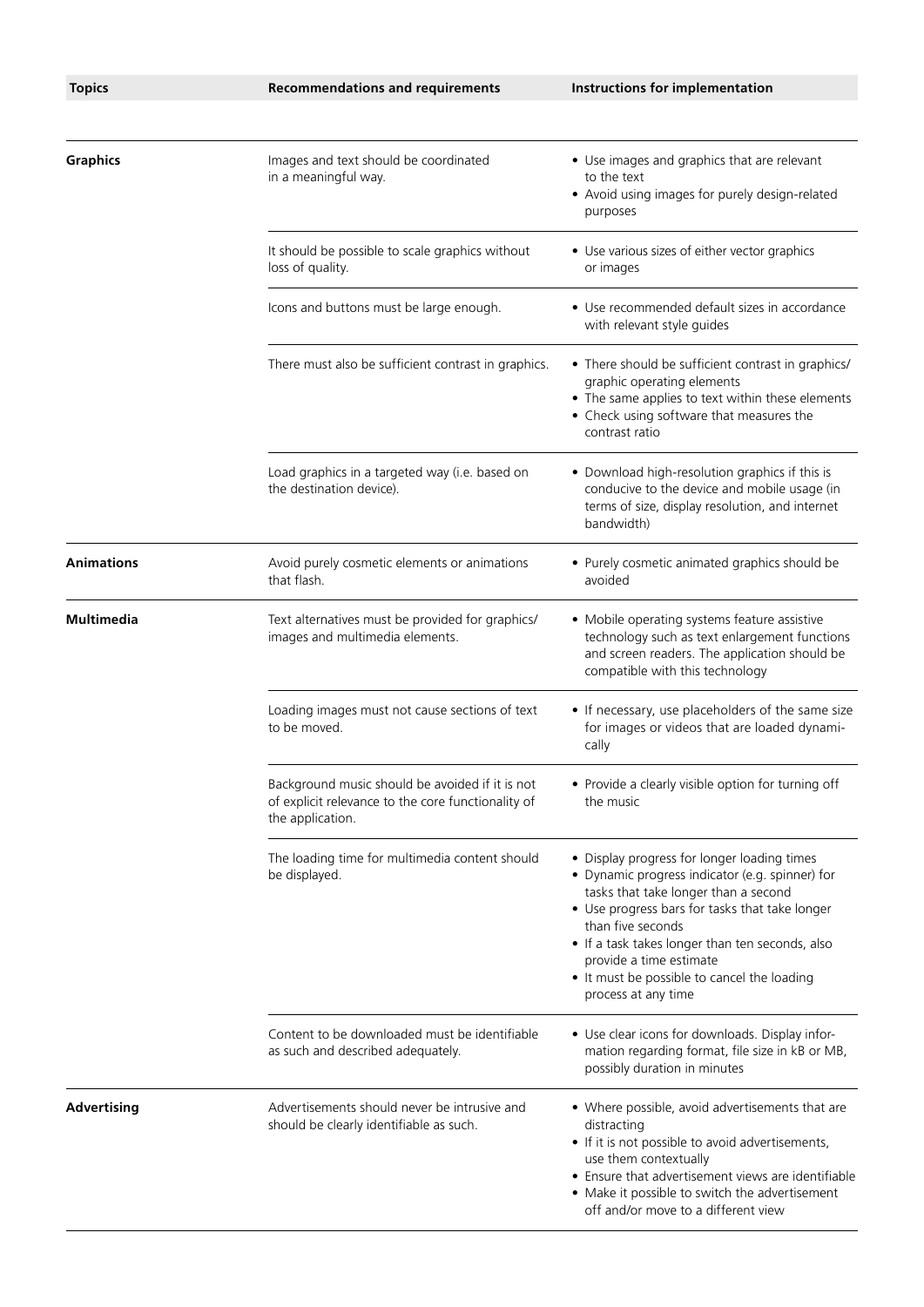6.

# Links

**Links provide an opportunity for users to access external information. When using links, ensure that they are clearly identifiable as such, and that they are self-explanatory.**

 $\vdots$  Inline link

### **Principles**

- Links in an application should clearly be identifiable as such, including for users with impairments (e.g. color blindness), and consistently identified through the entire application
- Links must be accessible to users who are reliant on support functions



**22**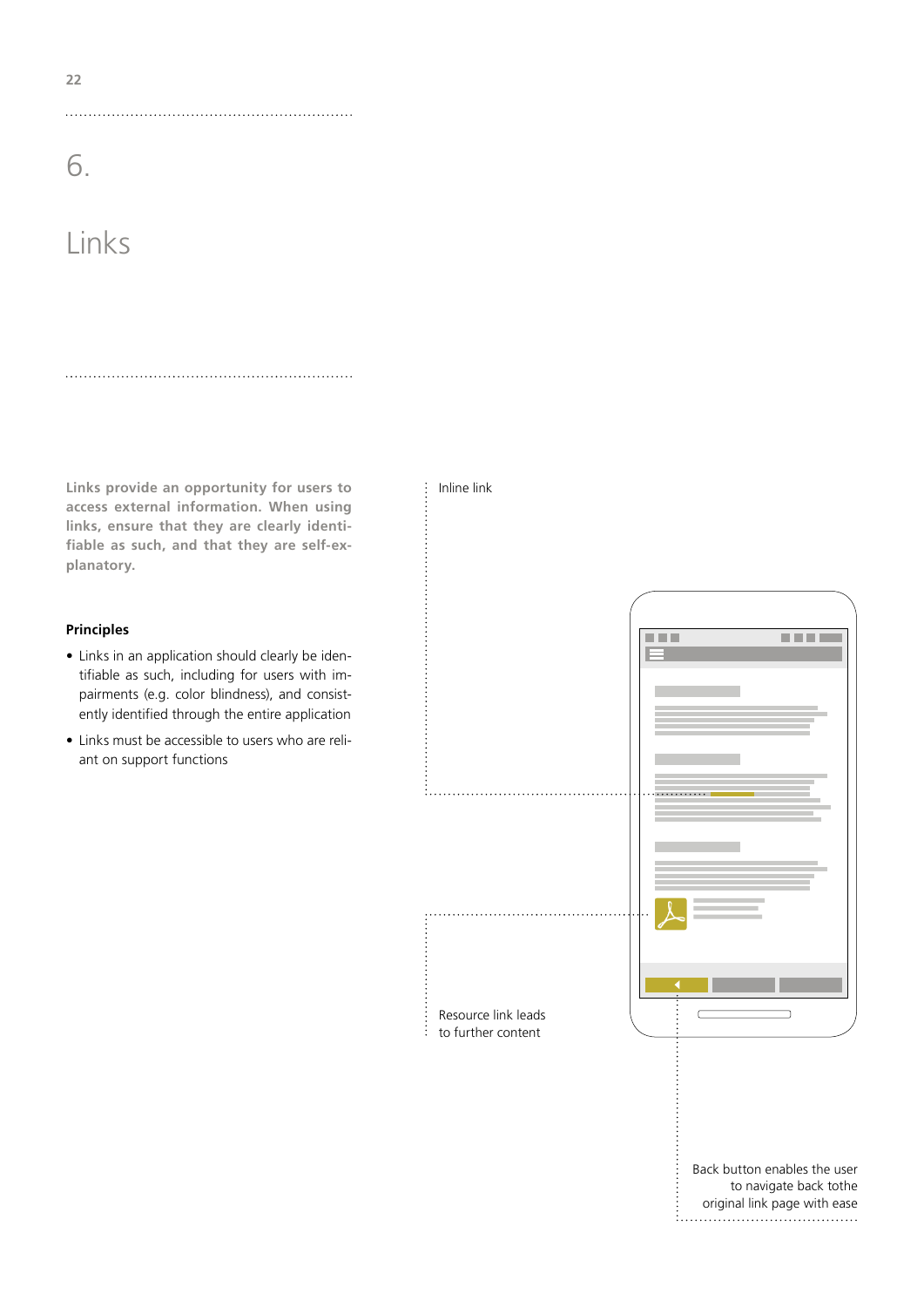| <b>Topics</b> | <b>Recommendations and requirements</b>                                                                                         | Instructions for implementation                                                                                                                                                                                                                                                                                                                                                                                                                                                                          |
|---------------|---------------------------------------------------------------------------------------------------------------------------------|----------------------------------------------------------------------------------------------------------------------------------------------------------------------------------------------------------------------------------------------------------------------------------------------------------------------------------------------------------------------------------------------------------------------------------------------------------------------------------------------------------|
|               |                                                                                                                                 |                                                                                                                                                                                                                                                                                                                                                                                                                                                                                                          |
| Links         | How a link is displayed and the functionality<br>of a link should be consistent throughout the<br>application.                  | • For example, use a consistent color scheme and<br>underlining. Use links that describe the action<br>(describe what happens when the user clicks on<br>the link). Names of links should always refer to<br>the destination (not: "Click here!")                                                                                                                                                                                                                                                        |
|               | References to links must feature clear descriptions,<br>including for users with sensory impairments<br>(e.g. color blindness). | • It is better to use descriptions related to objects<br>or shapes rather than descriptions that just<br>relate to color, for example "click on the circle"<br>instead of "click on the purple icon." As a gen-<br>eral rule of thumb, use several differentiators<br>• In this respect as well, the application must<br>be compatible with the assistive technology<br>featured on mobile devices, such as screen<br>readers. For this purpose, the links must be<br>provided with appropriate metadata |
|               | When following links, users should be able<br>to easily return to the original location.                                        | • Wherever possible, avoid external links (those<br>that take users away from the application)<br>• With external links, users should be able to<br>use the back button to return to the original<br>application<br>• As an alternative, websites can be opened<br>directly in the application in an integrated<br>browser window (hybrid apps)<br>• With links that are integral to the application,<br>the functionality of the back button must be<br>implemented accordingly                         |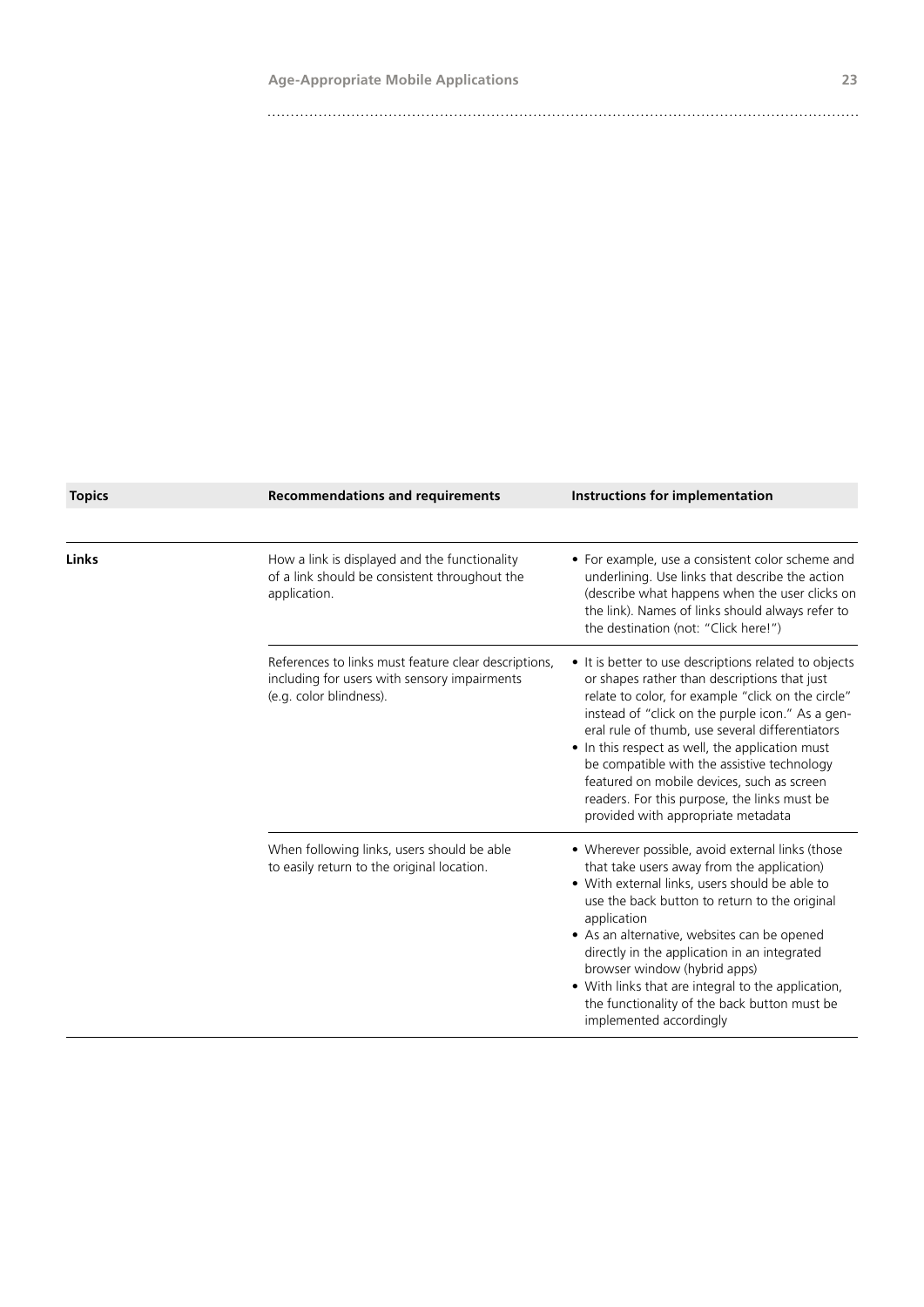# Searching, Filtering and Sorting

**The search function makes it easier to find content. Older people often state that it is not clear to them how to carry out a search and that the sequence in which the search results are presented to them is not very logical. It is important that they are able to adjust this sequence in a meaningful way. It must also be clear how the search results are produced. In addition, it would be good to have the option of filtering the search results according to various criteria.**

### **Principles**

- With regard to the search process, good positioning of the search fields is just as important as transparency. Users greatly appreciate the option of refining the search by applying further criteria
- When displaying the search results, the availability of sorting options (e.g. according to date, location, and other criteria) can help to improve the overview

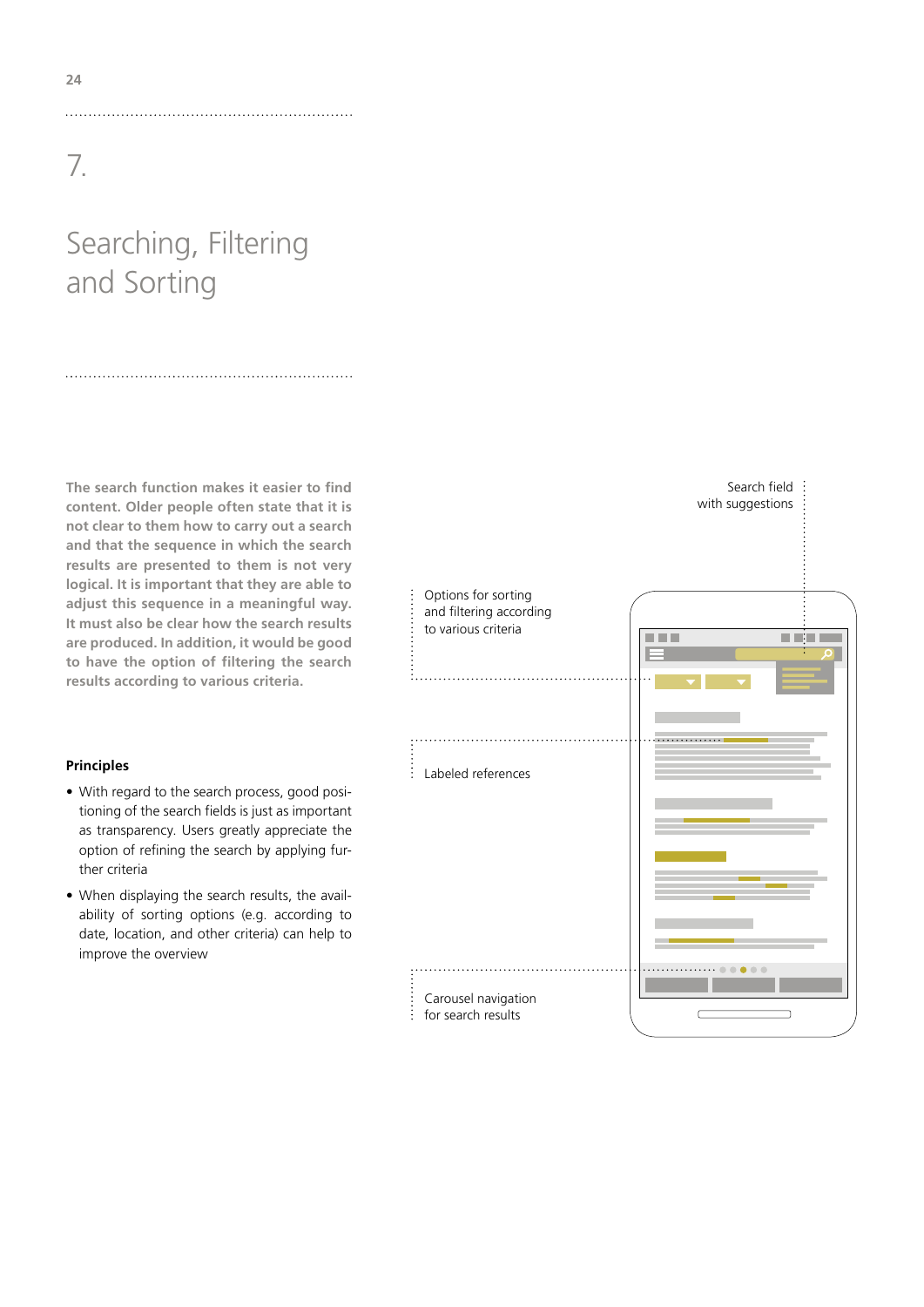| <b>Topics</b>         | <b>Recommendations and requirements</b>                                                                                                                           | Instructions for implementation                                                                                                                                                                                                                      |
|-----------------------|-------------------------------------------------------------------------------------------------------------------------------------------------------------------|------------------------------------------------------------------------------------------------------------------------------------------------------------------------------------------------------------------------------------------------------|
|                       |                                                                                                                                                                   |                                                                                                                                                                                                                                                      |
| Search field          | Users must be able to find the search field<br>or the corresponding icon (magnifying glass)<br>easily.                                                            | • If need be, this must be tested during<br>development by carrying out usability tests<br>• Common positions are the top middle<br>or top right<br>• If the search field is positioned in the navigation<br>menu, it should appear right at the top |
|                       | A search field must be immediately identifiable<br>as such.                                                                                                       | • The design of the search field must be consist-<br>ent on all pages. Possibly use text markers and<br>clear icon markers such as a magnifying glass,<br>for example                                                                                |
| <b>Search results</b> | There should be a clear explanation of which<br>criteria the search can be carried out against and<br>how the search results are produced in terms of<br>content. | • Make the search process transparent (e.g. in<br>which area the search is being carried out)                                                                                                                                                        |
|                       | The search results should be clearly presented.                                                                                                                   | • Group search results and display logical links<br>(e.g. related terms)                                                                                                                                                                             |
|                       | There should be an option to sort and filter<br>the results according to various criteria.                                                                        | • Provide various options for sorting and filtering<br>• The options for sorting and filtering must be as<br>easy as possible for users to access<br>• The criteria that can be used to sort and filter<br>information must be clear at first glance |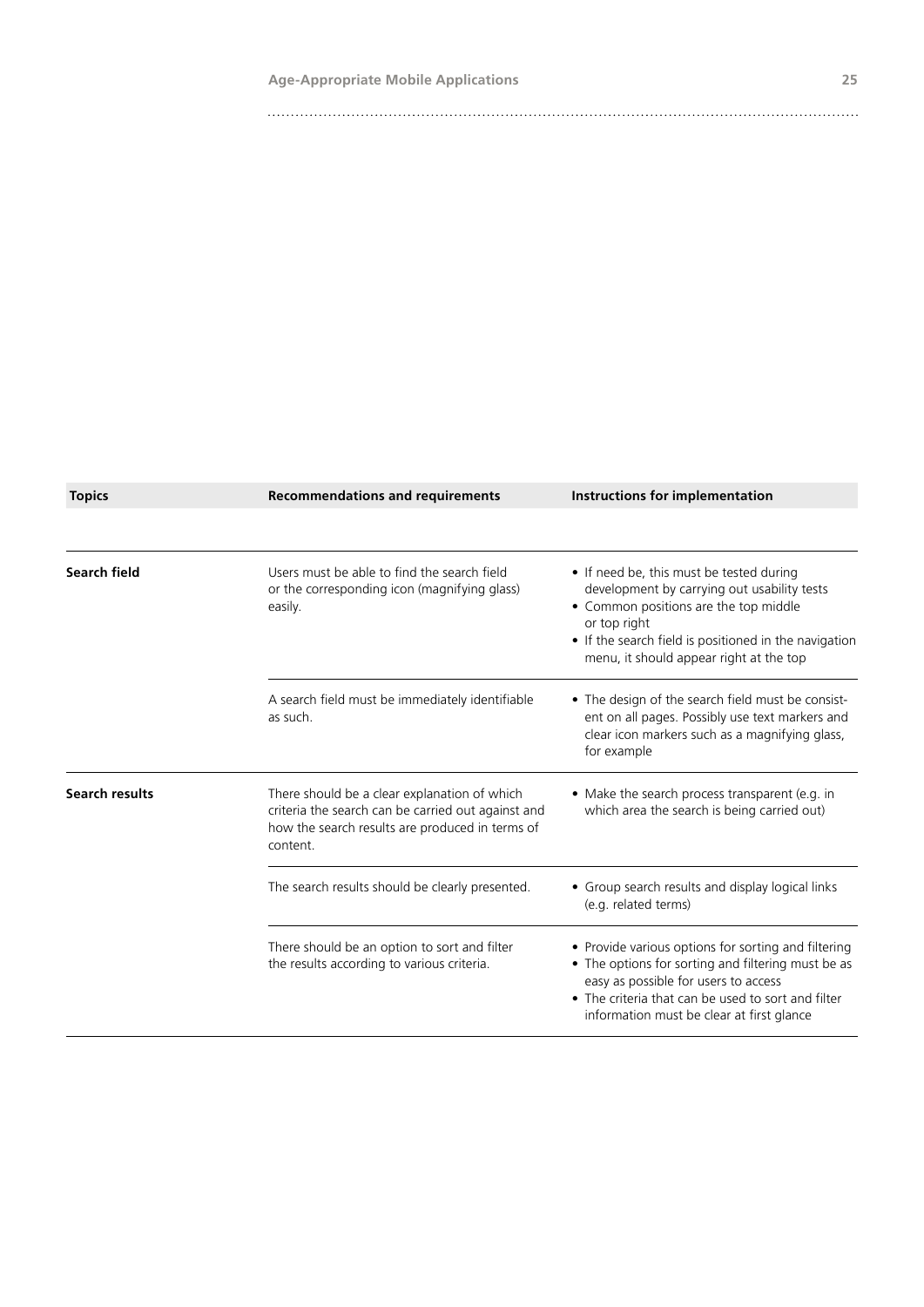# Consistency and Robustness

**For mobile applications in particular, older people appreciate it if the appearance of applications that they use regularly does not change at all if possible or does not change abruptly. However, they expect content to be up-to-date. Content that is kept up-to-date indicates a reliable offering. The way in which the application is structured and presented should be as stable as possible, as well as robust in terms of the various pieces of hardware and operating systems.** 

### **Principles**

- A balance must be struck between being upto-date and being consistent when it comes to layout. Naturally, this does not relate to content and functionalities, which must be kept up-to-date
- It is important that users are able to quickly find their way around the application
- Some users would like to be able to use the functionality of an application on a range of mobile devices. These applications should look similar and function in a similar way across all devices

Portrait view

Landscape view

# 医胃炎 医胃胃炎

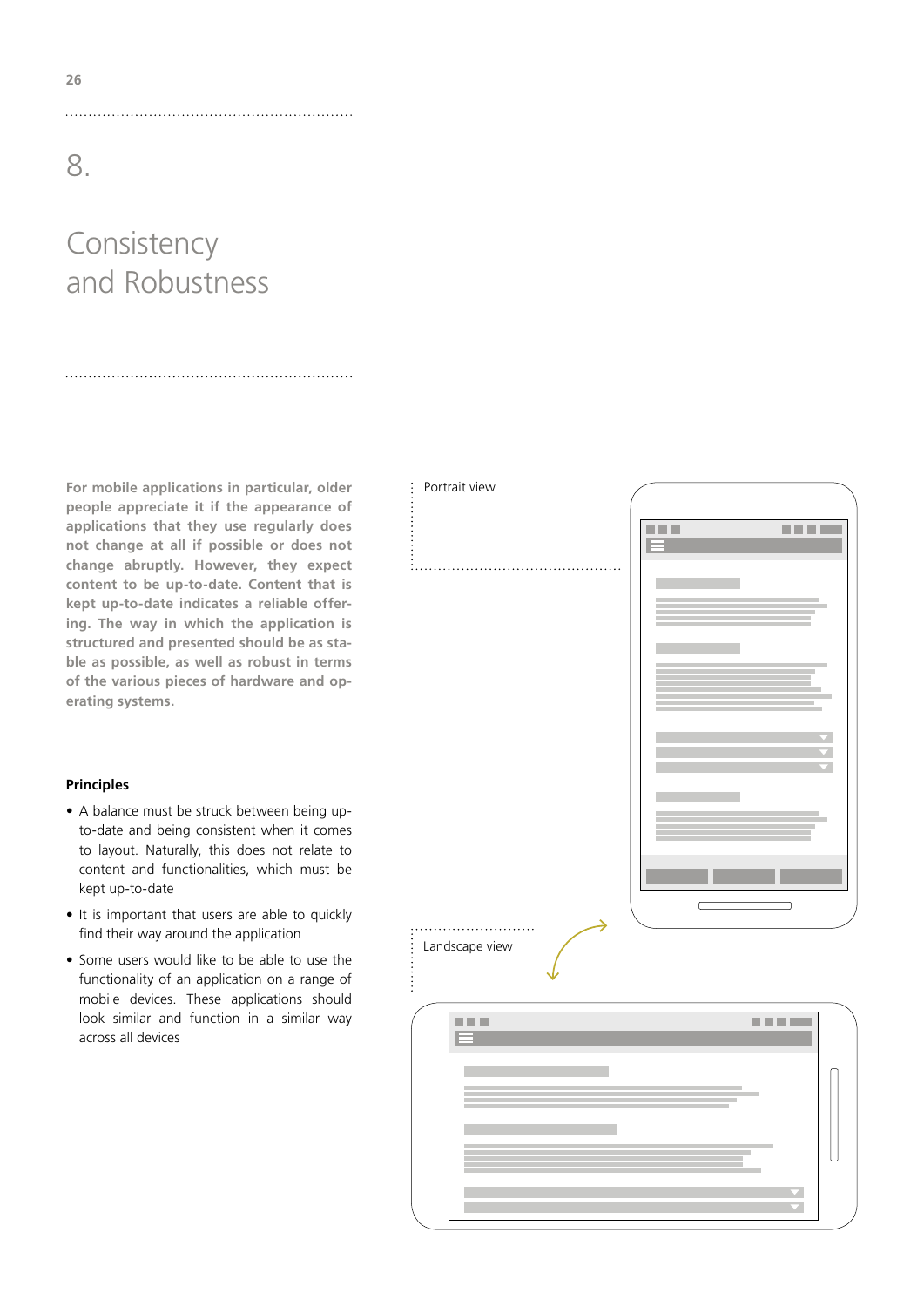| <b>Topics</b>     | <b>Recommendations and requirements</b>                                                                          | Instructions for implementation                                                                                                                                                                                                                                                                                                                                                                                                                           |
|-------------------|------------------------------------------------------------------------------------------------------------------|-----------------------------------------------------------------------------------------------------------------------------------------------------------------------------------------------------------------------------------------------------------------------------------------------------------------------------------------------------------------------------------------------------------------------------------------------------------|
|                   |                                                                                                                  |                                                                                                                                                                                                                                                                                                                                                                                                                                                           |
| Consistency       | The overall layout of the application should<br>be consistent.                                                   | • Adhering to operating system-specific style<br>guides can make the transition easier when<br>standards are updated because all applications<br>are updated at the same time<br>• Avoid radically changing the layout of applica-<br>tions as far as possible to ensure that existing<br>users are not lost (recognition factor)<br>• If changes are unavoidable, ensure that the<br>mental model of the application remains as<br>unchanged as possible |
| <b>Robustness</b> | The application must be compatible with various<br>devices and robust in the face of differing display<br>sizes. | • Ensure the same or similar presentation and<br>functionality on all screen sizes of the support-<br>ed devices (e.g. tablets, smartphones)                                                                                                                                                                                                                                                                                                              |
|                   | It must be possible to display the application<br>in portrait format and landscape format.                       | • Use the same or similar presentation for dif-<br>ferent display formats (portrait, landscape) so<br>that the application can also be used in a fixed<br>position (e.g. if the mobile device is mounted<br>on a wheelchair)<br>• The content displayed should not differ consid-<br>erably between portrait and landscape formats.<br>If need be, additional details can be displayed in<br>landscape format                                             |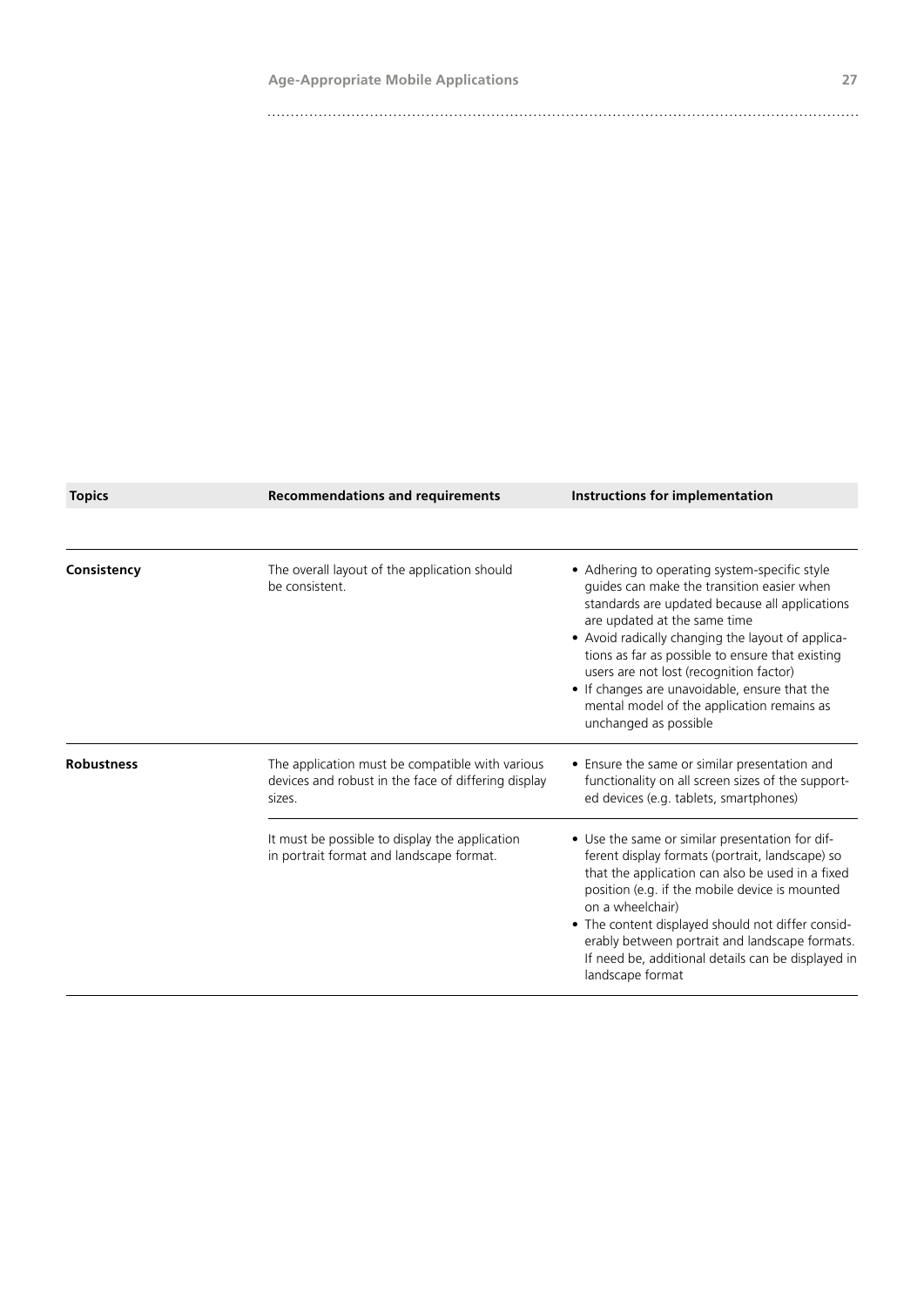# Support Functions

**Mobile applications are usually characterized by distinct, specific functions and should generally be able to be operated without any additional support. If support functions do need to be installed, these should not impair use of the mobile application. Furthermore, it must be obvious which elements are part of the application and which elements are part of the support function. In addition, the user must not be inundated with information (context-related support).**

### **Principles**

- Support functions should generally be avoided if they are not absolutely necessary
- Support functions should not be disruptive for the user and should not impair functionality, and the user must be able to disable the support function

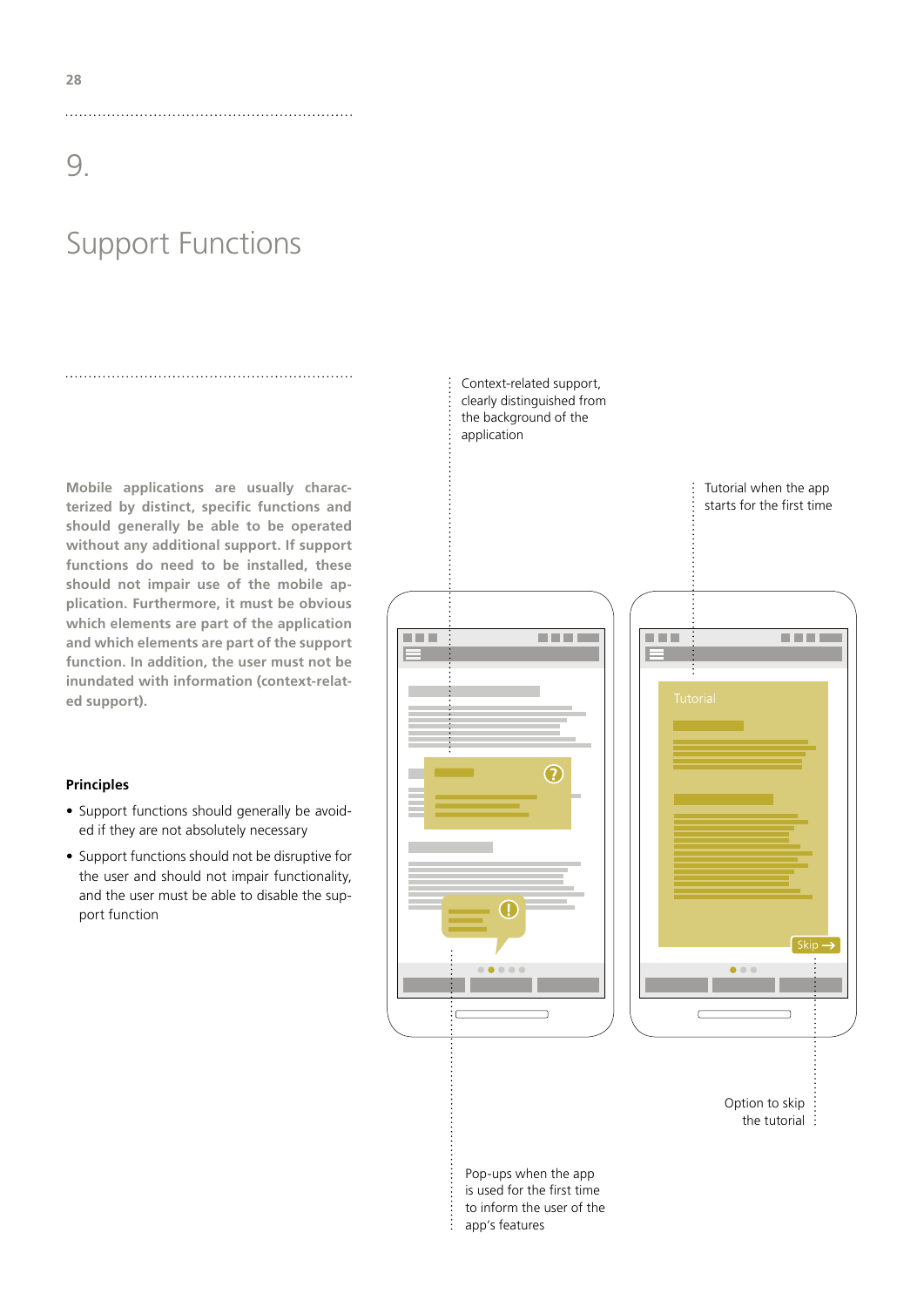| <b>Topics</b>            | <b>Recommendations and requirements</b>                                                                                                                                                                 | Instructions for implementation                                                                                                                                                                                                                                                                                                    |
|--------------------------|---------------------------------------------------------------------------------------------------------------------------------------------------------------------------------------------------------|------------------------------------------------------------------------------------------------------------------------------------------------------------------------------------------------------------------------------------------------------------------------------------------------------------------------------------|
|                          |                                                                                                                                                                                                         |                                                                                                                                                                                                                                                                                                                                    |
| Help texts               | The application should be self-explanatory and<br>only provide help texts where necessary.                                                                                                              | • Support functions should not be needed<br>to use the application<br>• If necessary, help texts enable users to better<br>find their way around the application<br>• They provide information about functions,<br>icons, or gestures, for example<br>• Tips should only be provided if they are not<br>obvious or generally known |
| <b>Support functions</b> | The support functions provided and icons used in<br>an application should be obvious and as self-ex-<br>planatory as possible. Additional information<br>should be provided about them where necessary. | • Consistent use of clear icons and terms across<br>the whole application<br>• Direct contact form or redirection to the email<br>program in order to contact the manufacturer<br>quickly                                                                                                                                          |
|                          | Support functions must be clearly identifiable<br>as such.                                                                                                                                              | • Make the background to the layout elements<br>of the support functions stand out from the<br>background to the application                                                                                                                                                                                                       |
|                          | Context-sensitive information can be helpful.                                                                                                                                                           | • Context-sensitive information is a good way<br>of gradually drawing the user's attention to the<br>functions of an application<br>• Information should only appear if it relates to<br>what the user is doing at that moment in time                                                                                             |
|                          | Support functions must not impair the function<br>of the application or the user's operation of it.                                                                                                     | • There should be an option to enable and<br>disable support functions<br>• If the application provides a tutorial, the user<br>must have the option of skipping the tutorial                                                                                                                                                      |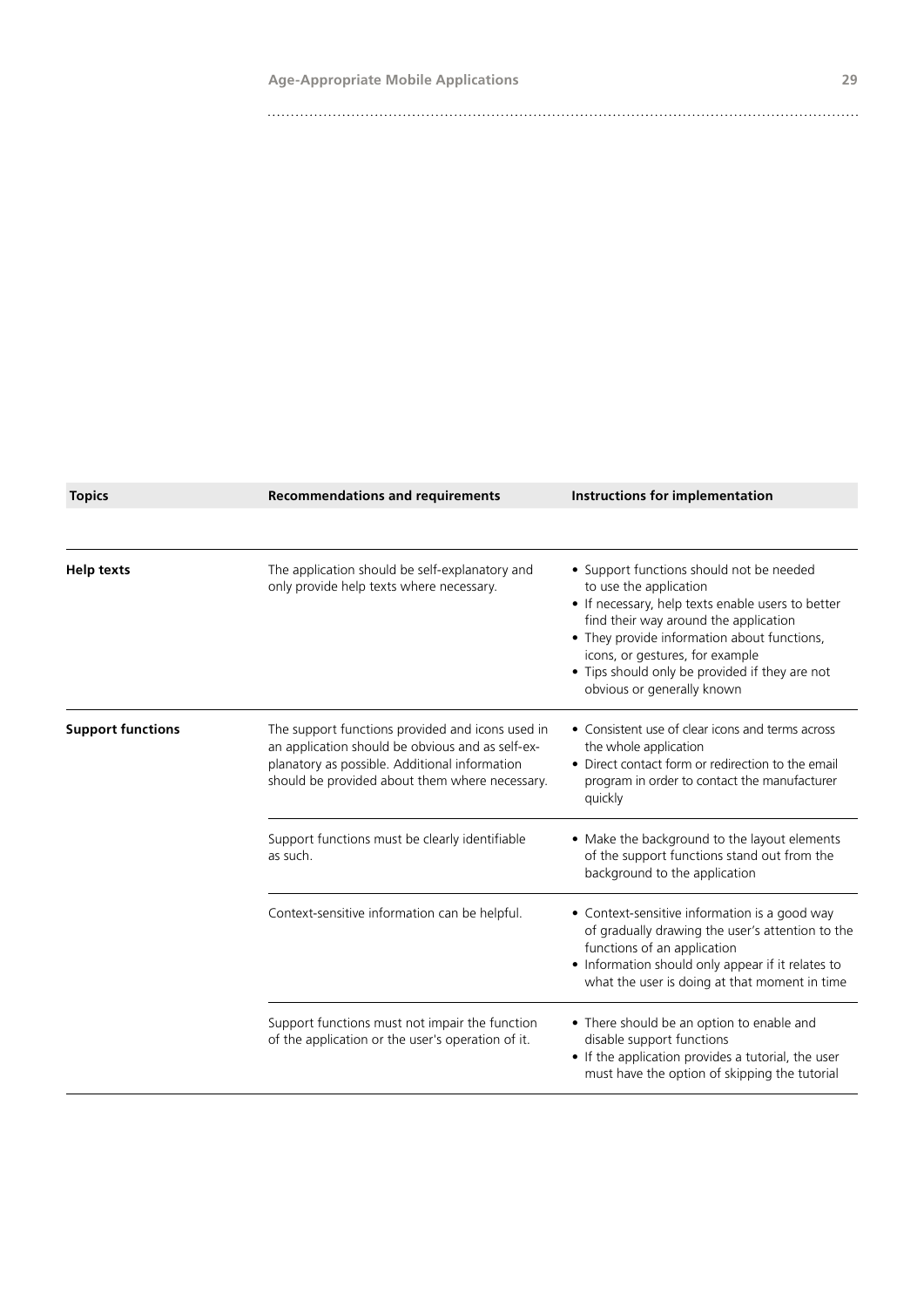# Registration and Forms

**Registration processes and entry forms must be designed in a self-explanatory and supportive way. The purpose and benefit of entering data must be immediately obvious to the users. With regard to data protection, it must be obvious and/or explained if data is to be used, archived, or accessed by a third party.** 

### **Principles**

- The intent and purpose of entering personal data must be obvious
- Sensory impairments and slower reaction times must be taken into account with regard to forms
- Data input should be supported by a feedback system so that any errors can be identified straight away and so that users can be guided properly through the form



Steps of filling in the form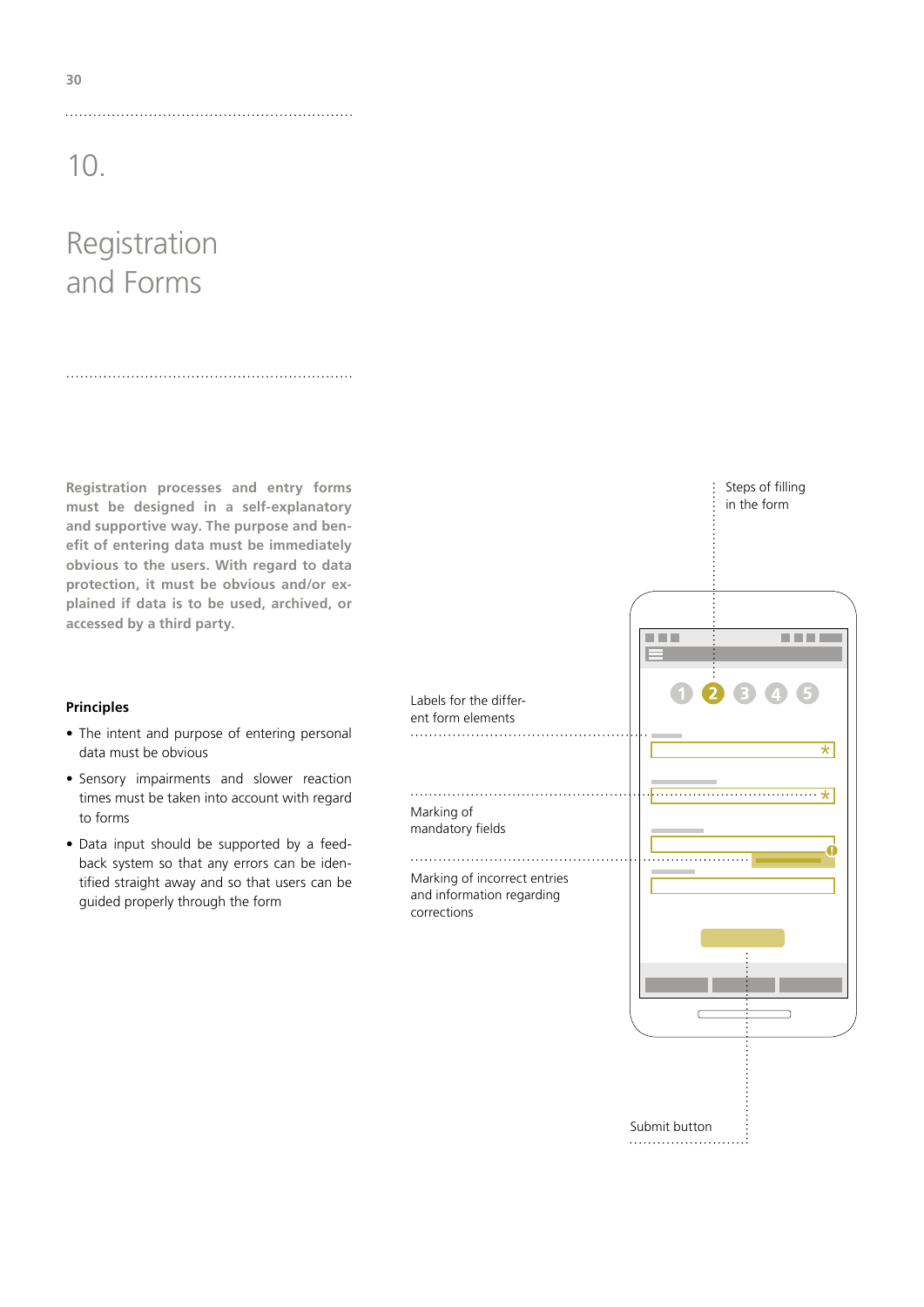| <b>Topics</b>          | <b>Recommendations and requirements</b>                                                                                                                                          | Instructions for implementation                                                                                                                                                                                                                                                                                                                                                                                                                                                                                                                                                                            |
|------------------------|----------------------------------------------------------------------------------------------------------------------------------------------------------------------------------|------------------------------------------------------------------------------------------------------------------------------------------------------------------------------------------------------------------------------------------------------------------------------------------------------------------------------------------------------------------------------------------------------------------------------------------------------------------------------------------------------------------------------------------------------------------------------------------------------------|
| Registration           | The registration process should be<br>transparent and self-explanatory for users.                                                                                                | • Unnecessary registration must be avoided<br>• If registration is necessary, the process must be designed<br>to be self-explanatory, clear, and user-friendly<br>• The reason why registration is necessary should be<br>explained in a transparent way. Only request details that<br>are absolutely necessary                                                                                                                                                                                                                                                                                            |
| Forms                  | Forms must be designed to be<br>self-explanatory and clear.                                                                                                                      | • The input screen must be of a sufficient size and easy<br>to understand<br>• Mandatory fields must be clearly marked<br>• Optional fields must also be clearly marked<br>• The current field must be clearly identifiable on entry<br>forms<br>• Password fields should be provided with an option to<br>display the password in plain text                                                                                                                                                                                                                                                              |
|                        | Errors in forms should be handled in a<br>manner that is easy to understand and<br>user-friendly.                                                                                | • Incorrect or missing entries in the forms should be clearly<br>marked and there must be an option to easily correct<br>data without losing any data that has been entered so far<br>• The repetition of passwords and email addresses must<br>be avoided. If necessary, the relevant values may be<br>displayed once more for the user to confirm<br>• Information about how users can correct their input<br>must be clearly visible and permanently displayed until<br>the error has been corrected (do not use pop-ups or<br>toasts) so that the user does not have to remember<br>what the error was |
|                        | The time required to enter information<br>must be adequately assessed.                                                                                                           | • The time limits set by the mobile application must be<br>sufficient and adjustable<br>• For forms that require a greater amount of information<br>to be entered, there should be an option to break off<br>from entering data without this causing data that has<br>already been entered to be lost                                                                                                                                                                                                                                                                                                      |
|                        | It should be possible to enter data<br>correctly without the need for additional<br>prior knowledge.                                                                             | • If users need to enter data in a certain format, there<br>must be clear information about the format in which<br>data needs to be entered (example input) and there<br>must be immediate feedback about errors<br>• Where possible, the keyboard layout should match the<br>format in which data is being requested (e.g. for<br>a telephone number field, only display numbers on<br>the keyboard)                                                                                                                                                                                                      |
|                        | Text fields and form fields must be<br>large enough.                                                                                                                             | • If the maximum length of an entry is known in advance,<br>design the text fields so that they are large enough to<br>avoid having to scroll vertically in the form field<br>• Place label elements above and not next to form elements<br>to avoid having to scroll horizontally                                                                                                                                                                                                                                                                                                                         |
| <b>Data protection</b> | Users must be clearly informed about how<br>data that has been entered, as well as other<br>data retrieved from the application, will be<br>used, for what purpose, and by whom. | • As a general rule, as little personal data should be<br>requested from users as possible<br>• Information about data protection must be provided<br>once but must interrupt activity and the user must be<br>unable to avoid it (action is required on the part of the<br>user before they can continue)<br>• Clear information if the application is to access further infor-<br>mation on the mobile device (files, sensors, location, etc.)<br>• The option to prevent such access on an individual basis                                                                                             |
| Location               | If the user is asked to enter location details,<br>the user should have a choice.                                                                                                | • Always provide two options for information about loca-<br>tion: one that is automatically determined by the mobile<br>device (through GPS, mobile network, access points,<br>etc.) and one that is determined by the user                                                                                                                                                                                                                                                                                                                                                                                |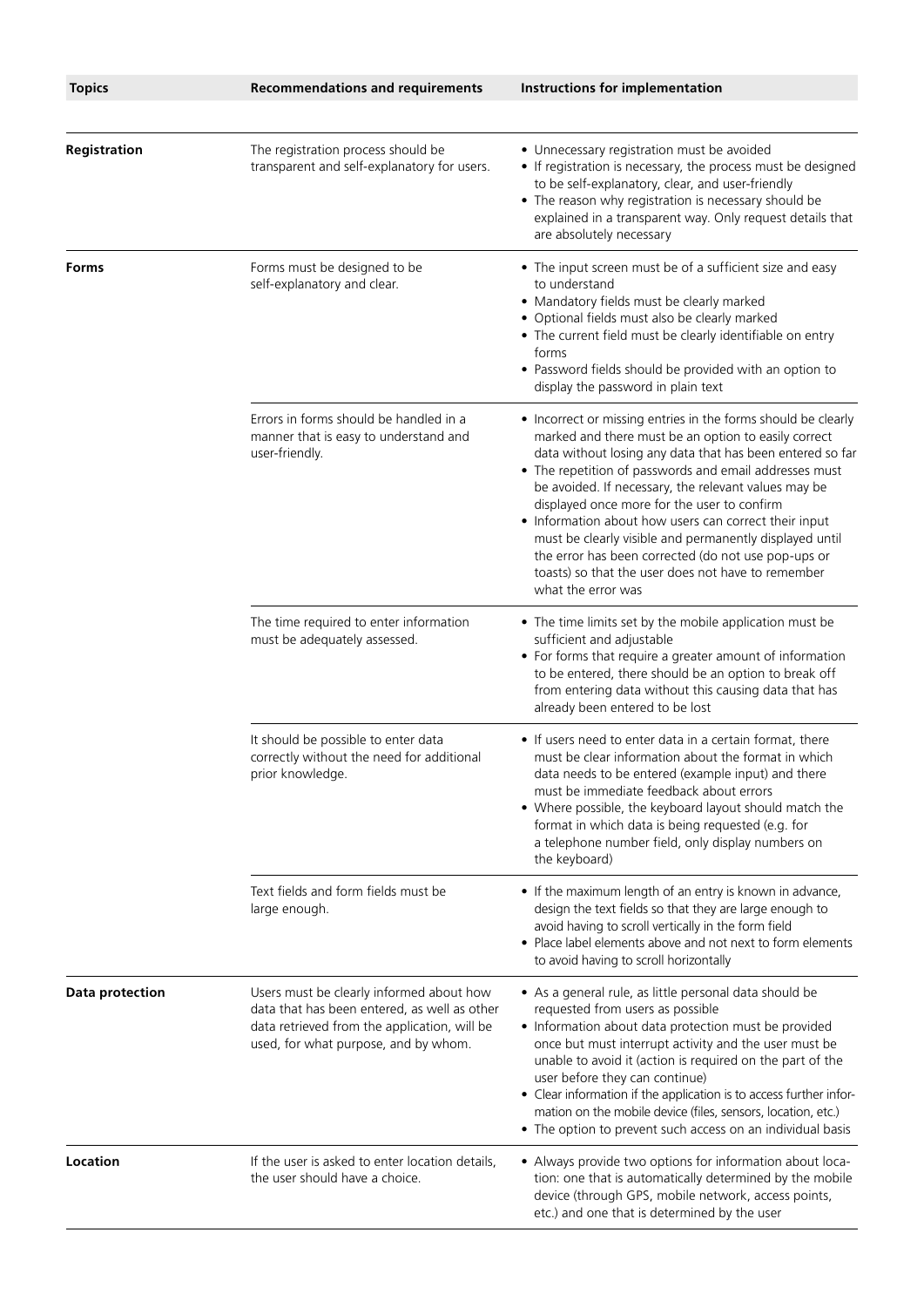# Summary

Both today and in the future, the design of an application is an important aspect when answering the question of how to achieve age-appropriate mobile usage of applications on mobile devices. It is not just older people who benefit from easier access and design recommendations for simpler operation, but all users. We should, however, avoid a separate label of "specifically for older people" because this can also put people off.

The recommendations presented in this paper are based on the experience of various experts, desk research, and conversations with older users. This research has shown that the most important thing for older users is that applications are designed in a way that is clear and easy to understand, are easy to read, are secure, and are easy to use.

The recommendations presented here do not claim to be exhaustive because the progressive, technological development and digitalization of our everyday lives continues to pose new challenges for older people in terms of accessibility.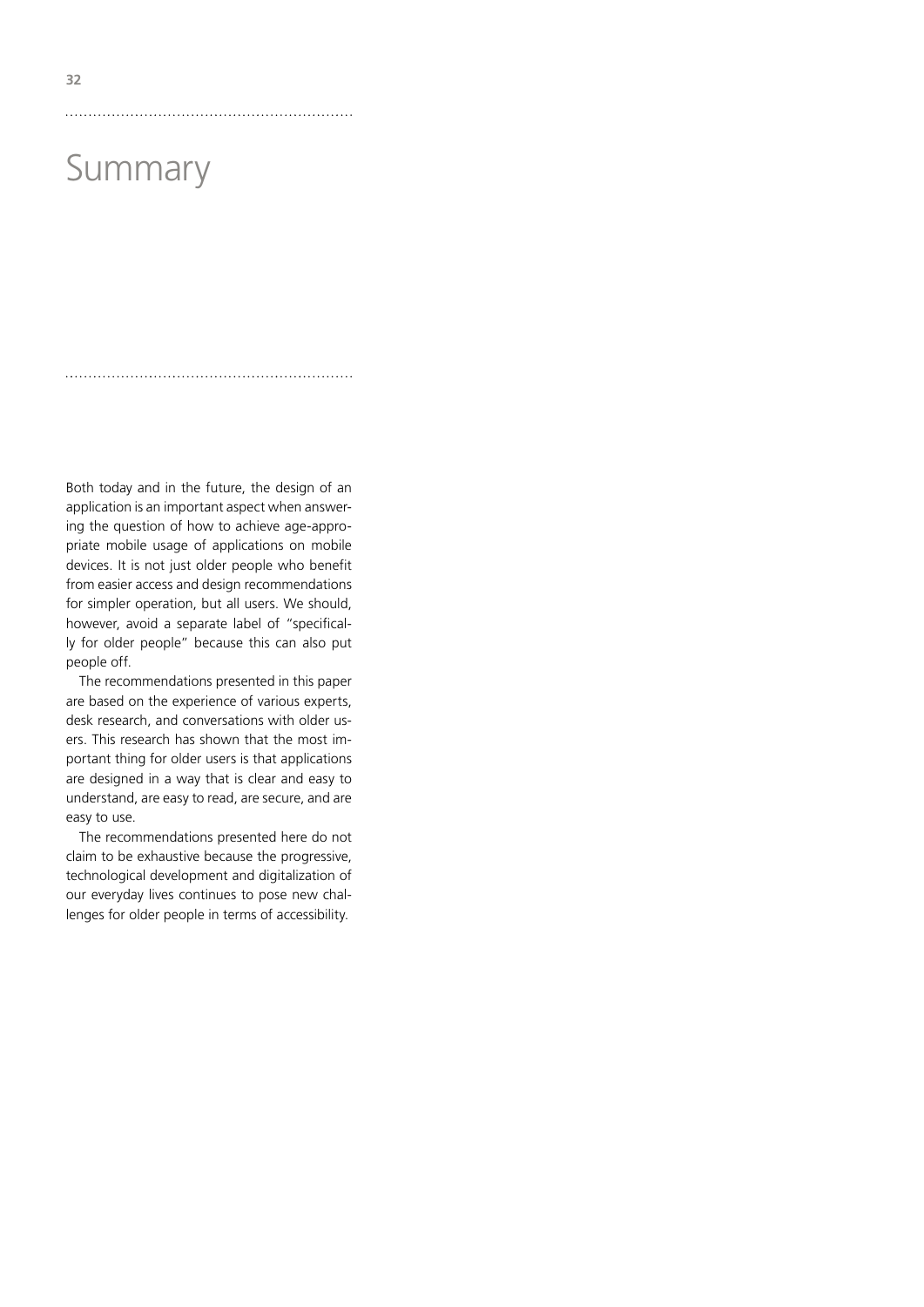# Specific Implementation of Recommendations

The recommendations and checklists provided in this paper can be used by those commissioning applications as well as by experts developing applications. They give guidance on how mobile applications should be designed so that older people can get the most out of applications too.

Right from the outset when developing a new application and when carrying out updates at a later stage, the design and functionality should be assessed and optimized with the aid of usability tests involving real users. The participation of older users at an early stage in the process can help to identify specific areas of the application that are problematic for older people and, where possible, allow modifications to be made or support to be provided.

Further information is available at: http://www.ageweb.ch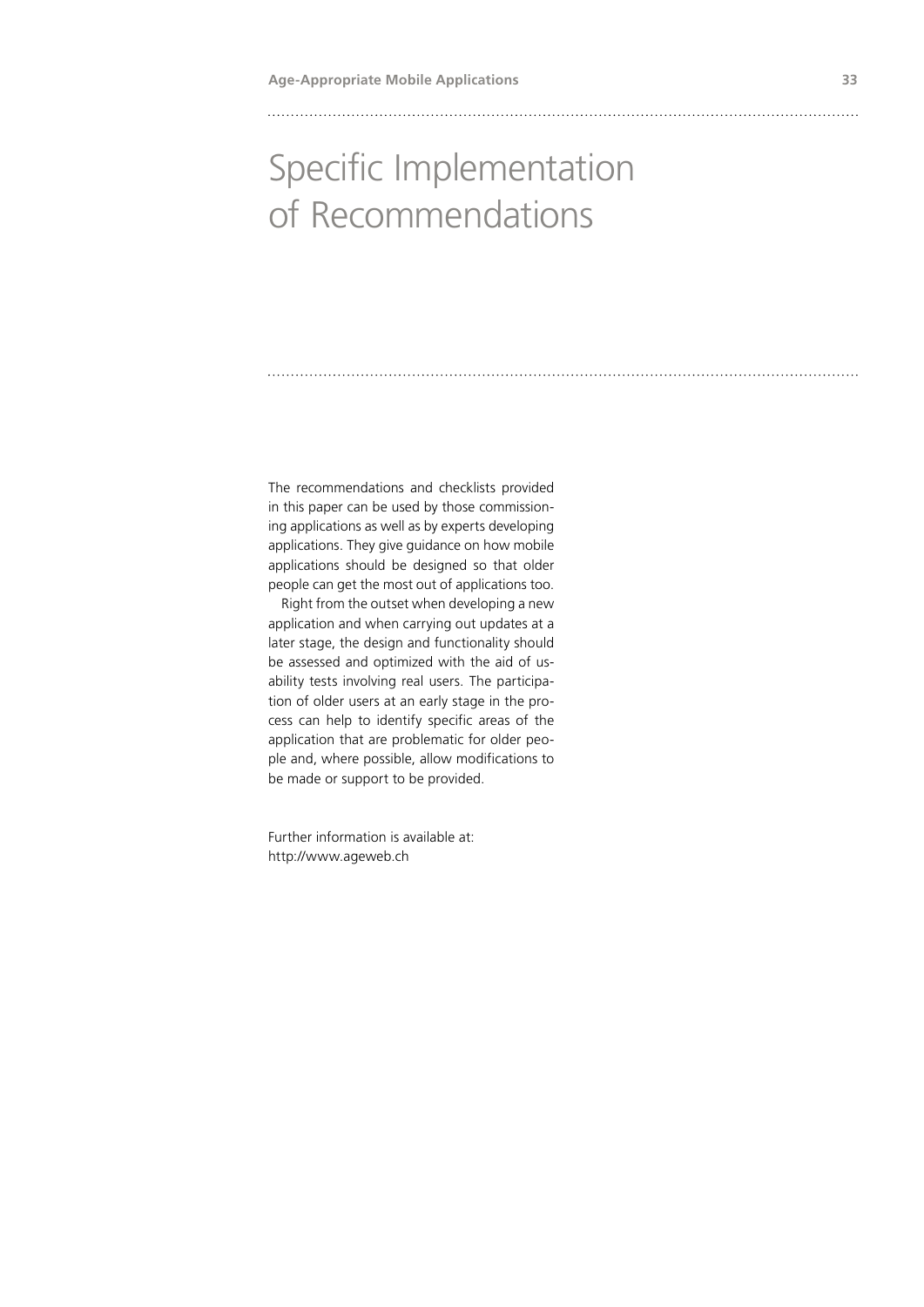«Age-appropriate website design»



This brochure is aimed at people who commission, design, or develop websites. Nine areas of age-appropriate web design are defined and steps for their implementation recommended. The brochure should help to ensure that not only living and outdoor spaces, but also virtual spaces on the web, become increasingly barrier-free in the everyday lives of older people.

Further information can be found on our website http://www.ageweb.ch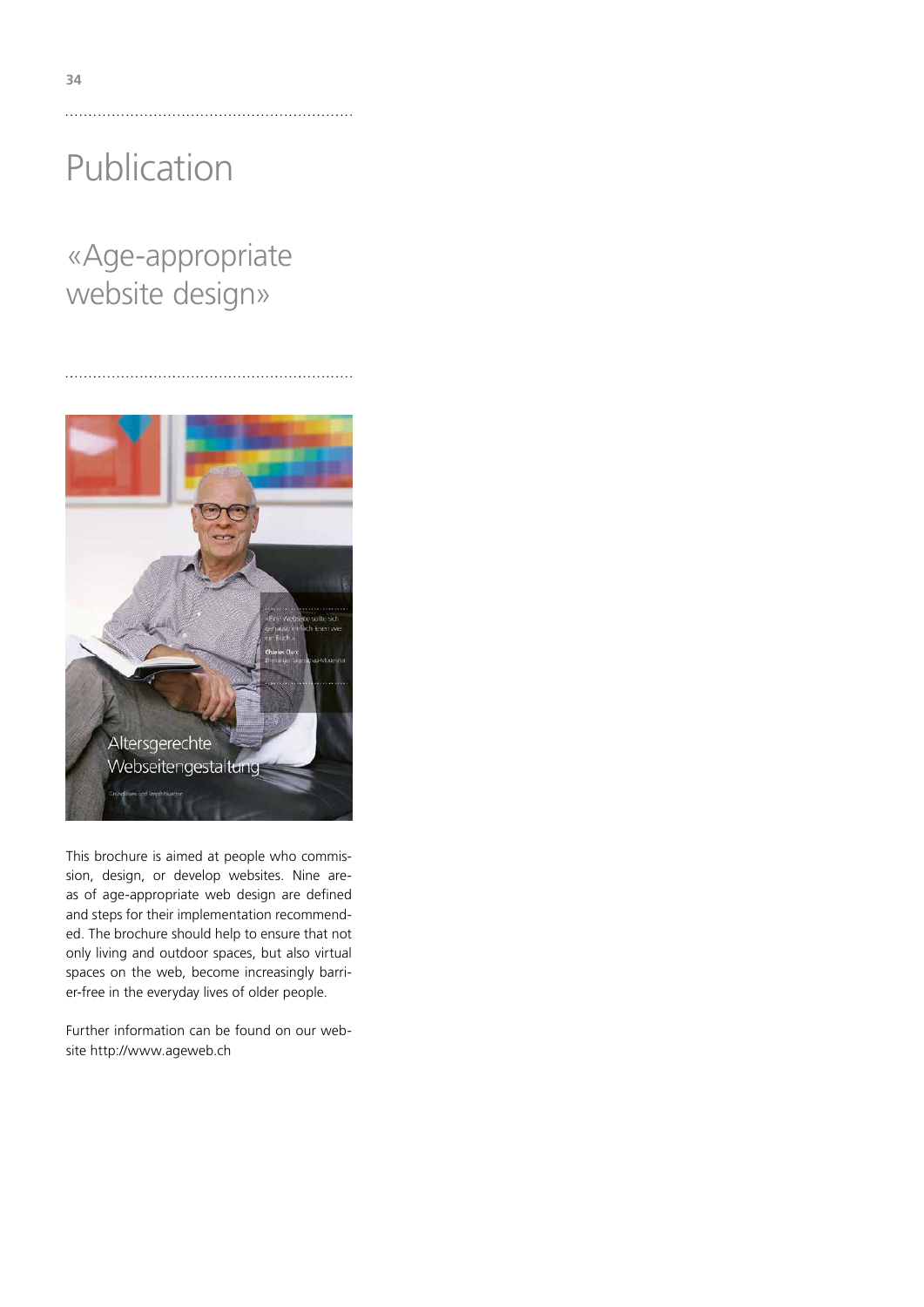### 

# Imprint

### **Publisher and Authors**

Prof. Dr. Alireza Darvishy Prof. Dr. Hans-Peter Hutter ICT-Accessibility Lab InIT Institut für angewandte Informationstechnologie / ZHAW Technikumstrasse 9, 8401 Winterthur

### **Co-Author**

Alexander Seifert Universität Zürich Zentrum für Gerontologie Pestalozzistrasse 24, 8032 Zurich alexander.seifert@zfg.uzh.ch www.zfg.uzh.ch

### **Technical and Editorial Advisory Services and Assistance**

Prof. Dr. Carl August Zehnder (em. Prof. ETH Zurich) Hans Rudolf Schelling (ZfG UZH) Jutta Croll (Stiftung Digitale Chancen) Susanne Nieke (ZfG UZH) Dr. Henrik Stormer (ZHAW) Dr. Gerrit Burkert (ZHAW) Stephan Roth (ZHAW) Severin Münger (ETH / ZHAW)

### **Editing**

Ruth Flückiger

### **Photography**

Patrik Fuchs

### **Design and realisation**

medialink. visual identity www.medialink.net